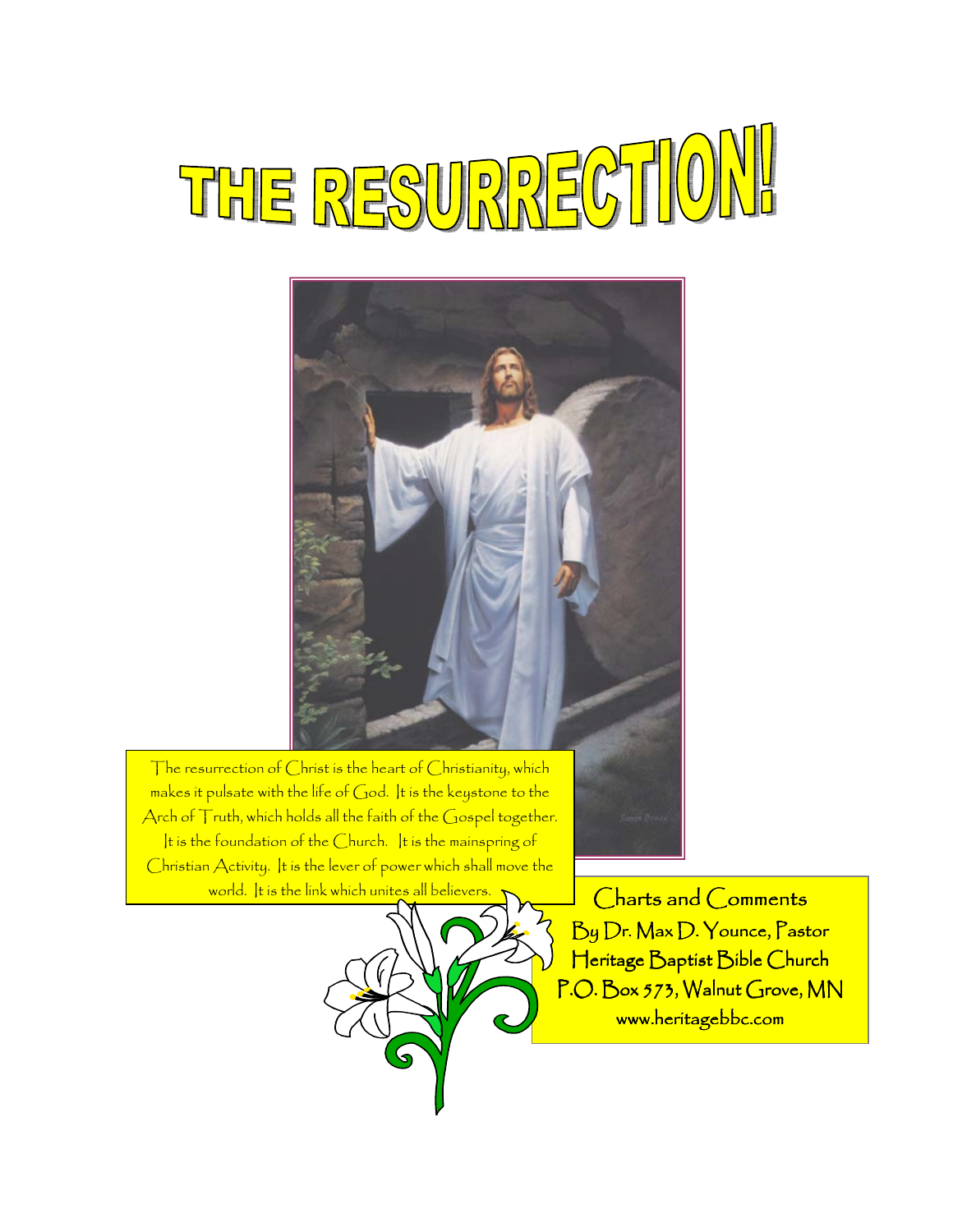# THE RESURRECTION Book and Diagrams

# INDEX

Diagram A

|                                                                     | Page 1  |
|---------------------------------------------------------------------|---------|
| Introduction and the Cast of Characters                             | Page 2  |
| Time Chart of the Events During the Trial and Crucifixion of Christ |         |
| Explanation : Time Chart of the Events During the Trial and         | Page 5  |
|                                                                     | Page 9  |
|                                                                     | Page 11 |
|                                                                     | Page 16 |

By: Dr. Max D. Younce, Pastor Heritage Baptist Bible Church P.O. Box 573 Walnut Grove, MN 56180 (507) 859-2519 www.heritagebbc.com www.dryounce.com

Revised Edition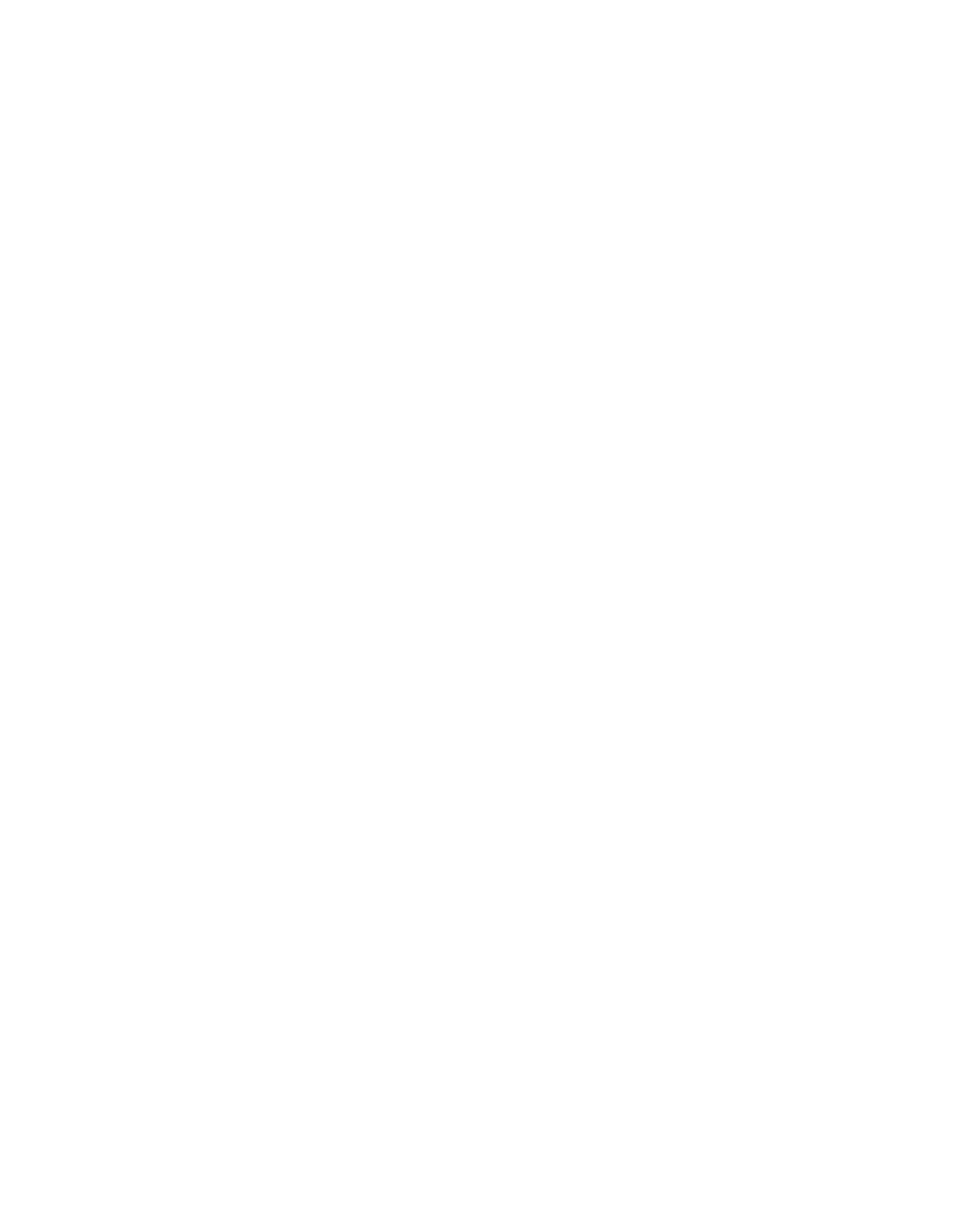Diagram A

Resurrection Chart

72 Hours in the Grave to Fulfill Matthew 12:40

on the Reverse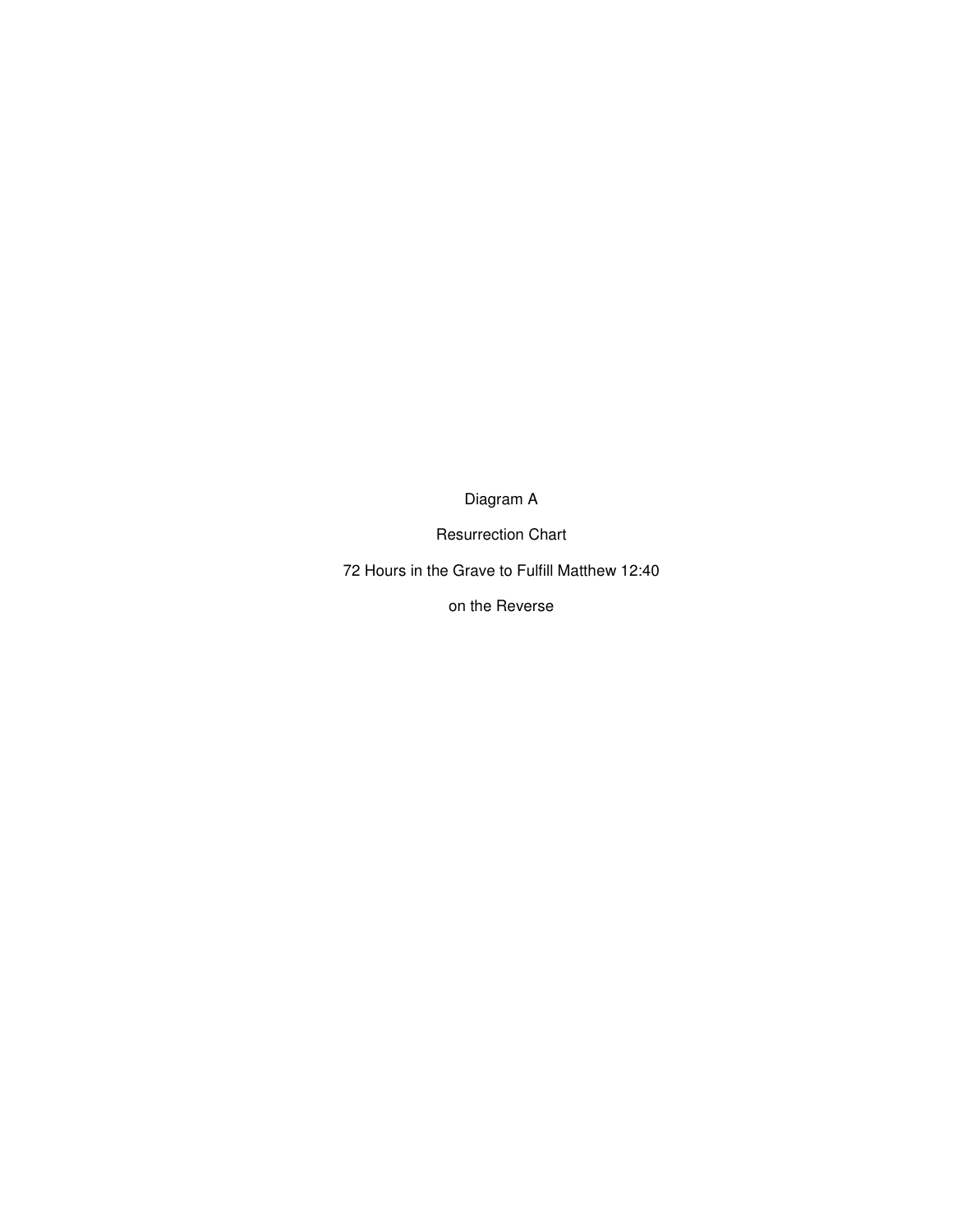# **Diagram A**

# **Resurrection Chart 72 Hours in the Grave to Fulfill Matthew 12:40**

| Tuesday<br>Wednesday<br>Passover Sabbath |                      |              | Thursday        |              | Friday                                 |              | Saturday<br><b>Weekly Sabbath</b> |                    | Sunday<br>(1st Day of Week)                          |              |         |
|------------------------------------------|----------------------|--------------|-----------------|--------------|----------------------------------------|--------------|-----------------------------------|--------------------|------------------------------------------------------|--------------|---------|
|                                          |                      | 6 P.M.       | 6 P.M.          |              | 6 P.M.                                 |              | 6 P.M.                            |                    | 6 P.M.                                               |              |         |
| <b>Buried</b>                            |                      |              |                 |              |                                        |              |                                   | <b>Resurrected</b> |                                                      |              |         |
|                                          |                      |              | $a. (3-6 P.M.)$ |              | $\epsilon$ = 24 Hrs. $>$ d. (3-6 P.M.) |              | $\leq$ 24 Hrs. $>$ c. (3-6 P.M.)  |                    | $\epsilon$ =24 Hrs.> <b>b.</b> (3-6 P.M.) = 72 Hours |              |         |
|                                          | 6 A.M.               |              | 6 A.M.          | 6 A.M.       |                                        | 6 A.M.       |                                   | 6 A.M.             |                                                      | 6 A.M.       |         |
| <b>Night</b>                             | <b>Day</b>           | <b>Night</b> | <b>Day</b>      | <b>Night</b> | <b>Day</b>                             | <b>Night</b> | Day                               | <b>Night</b>       | Day                                                  | <b>Night</b> | Day     |
| 12 Hrs.                                  | 12 H <sub>FS</sub> . | 12 Hrs.      | 12 Hrs.         | 12 Hrs.      | 12 Hrs.                                | 12 Hours     | 12 Hrs.                           | 12 Hrs.            | 12 Hrs.                                              | 12 Hrs.      | 12 Hrs. |
|                                          | $\mathbf{F}_{\odot}$ |              |                 |              |                                        |              |                                   |                    |                                                      |              |         |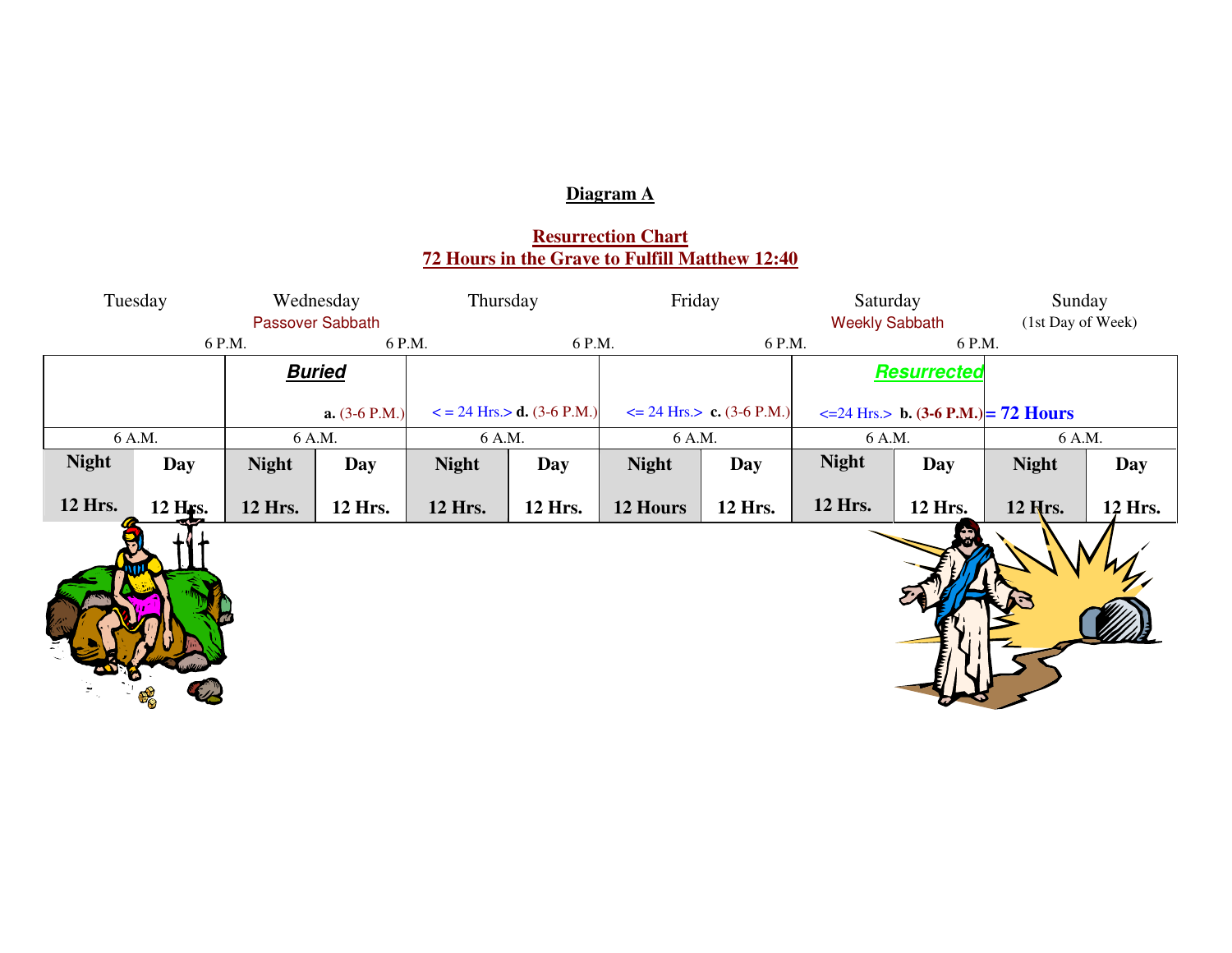### THREE IMPORTANT THINGS TO REMEMBER:

- A. The **Jewish day** was divided at 6:00 P.M.; the old day ended and the new day began. For example, look at "Diagram A" and you will see that **Wednesday** actually ended at 6:00 P.M. on Wednesday. **Thursday** actually began at 6:00 P.M. on Wednesday. **Friday** began at 6:00 P.M. on Thursday and etc. The Romans began their new day at Midnight.
- B. The **Sabbath Day is always on Saturday**, not Sunday. **Sunday is the first day of the week.** Paul gave instructions to the Christians to *"…lay by him in store, as God had prospered him, on the first day of the week"* ( Sunday, I Corinthians 16:2) . The disciples always came together to break bread and fellowship on the first day of the week (Sunday, Acts 20:7).
- C. The **Jewish day ran from "even" (evening) until "even" (evening**). (Leviticus 23:32). The time being set at approximately 6:00 P.M.

# THE RESURRECTION DAY:

- A. Matthew 12:40. The Lord Jesus had to spend 72 hours in the grave to fulfill scripture. *"For as Jonas was three days and three nights in the whale's belly, so shall the Son of man be three days and three nights in the heart of the earth."* (Jonah 1:17).
- B. John 11:9. The Lord, Himself, determines how many hours in a day, *".. .are there not twelve hours in a day...?* If there are **twelve hours in a day**, there are twelve hours in a night. Thus, three days and three nights equal 72 hours.
- C. Matthew 28:1. *"In the end of the Sabbath, as it began to DAWN toward the first [day] of the week, came Mary Magdalene and the other Mary to see the sepulchre."* 
	- 1. The *"end of the Sabbath"* is the last few hours before the Sabbath ends and the first day of the week, Sunday, begins. Dawn is the Greek word "epiphosko" and means to "draw on." It was "drawing on" or approaching the first day of the week. This first day of the week is Sunday, which actually began on Saturday at 6:00 P.M. (Luke 23:54) .
	- 2. Remember, the first arrivals were there before 6:00 P.M. on Saturday, the Sabbath, and the tomb was already empty. "He is not here, for He is risen as He said." (Matthew 28:6).

#### Refer to DIAGRAM A:

Notice letter "b". This is when the Lord has arisen. As we have seen, these are the last hours before the Sabbath ends at 6:00 P.M. When the first arrivals reached the tomb, Christ had already been resurrected, probably between 3: 00 P.M. and 6: 00 P.M. on Saturday.

Looking backward, from **"b" to "c" is 24 hours**, from **"c" to "d" is 24 hours**, and from **"d" to "a" is 24 hours**. The time of His burial is "a", which would have been in the last hours of Wednesday, probably between 3:00 P.M. and 6:00 P.M. This is the only way scripture could be fulfilled, as Christ had to be three days and three nights in the heart of the earth, thus seventytwo hours. A far cry from "Good Friday" and "Easter Sunday", which are strangers to the Word of God!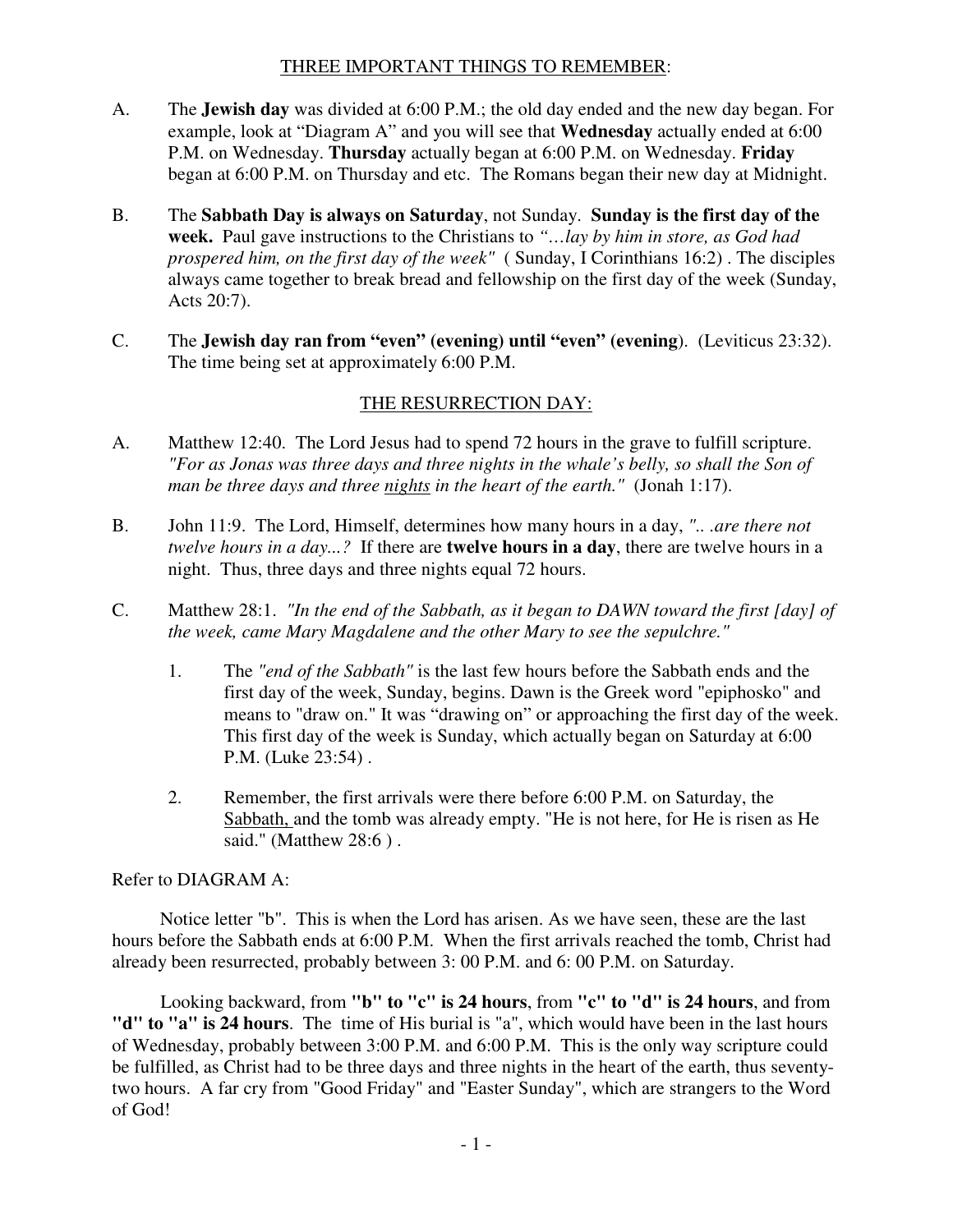### THE TWENTY-FOUR HOURS BEFORE THE CRUCIFIXION: (Refer to Time Chart of Trial and Crucifixion.)

#### **Introduction and the Cast of Characters**

The following is an attempt to simplify the chain of events from the Last Supper to Christ's death on the cross. To understand why Christ was treated as He was, it is imperative to have some background concerning Pontius Pilate, Annas, Caiaphas and Herod Antipas. A diagram showing that Christ was crucified on Wednesday and arose on Saturday is included. (Diagram A.) Lenten season, with the abstinence from eating meats, etc. are classified as *"doctrines of demons"* by the Word of God in I Timothy 4:14. We have included a list of illegal acts contrary to the laws of justice at that time.

To begin, let us examine the background of some who played a part in the arrest, trial and treatment of Christ.

- 1. Annas, the High Priest: About 7 A. D., he was appointed by the procurator (governor) as high priest at Jerusalem. The son of Seth, an Alexandrian Sadducee, he opposed almost everything that Christ had taught. The family held sway for about 51 years as all 5 of his sons followed him as high priest. Annas had become old and was probably in his 80s when Christ was brought before him. He was rather feeble, but still possessed great wealth and political power in Jerusalem. He was sort of a "high priest emeritus." He had superb intelligence and seemed unacquainted with fear or remorse of conscience. His unholy philosophy was RULE or RUIN! He had been quite generous in providing numerous luxuries for his son-in-law, Caiaphas. He was not timid about reminding him of his unpaid debt of gratitude. Caiaphas showed his gratitude whenever he could without regard of ethics, law, morals, or any consequences whatsoever. Annas was not a religious man. Being a Saduccee , he held to:
	- A. No life after death.
	- B. No spirit world.
	- C. No future rewards or punishment.
	- D. No resurrection--the grave ended it all! (Acts 23:8, 4:1, 2).

One must remember that Annas also hated Christ for upsetting his lucrative scheme of fleecing money from the Jews through his hirelings (bankers or money changers) who worked in the temple. Christ had chased. them out three times. The first time was at the beginning of His ministry, which is recorded in John 2:13-15. The second time we have the record given in Mark 11:11 with Matthew 21:12, which gives the same account explaining the cleansing of the Temple. Christ goes into the Temple just after entering Jerusalem, riding on the foal of an ass, and casts them out. The third time, which is the next day, He does the same thing. This is proven by the facts that, after Christ casts them out the second time in Mark 11:11, He leaves Jerusalem and goes to Bethany (Mark 11:11). The next day He leaves Bethany and goes back into Jerusalem and, again, back into the Temple and runs them out again. (Mark 11:12-17), this being the third time.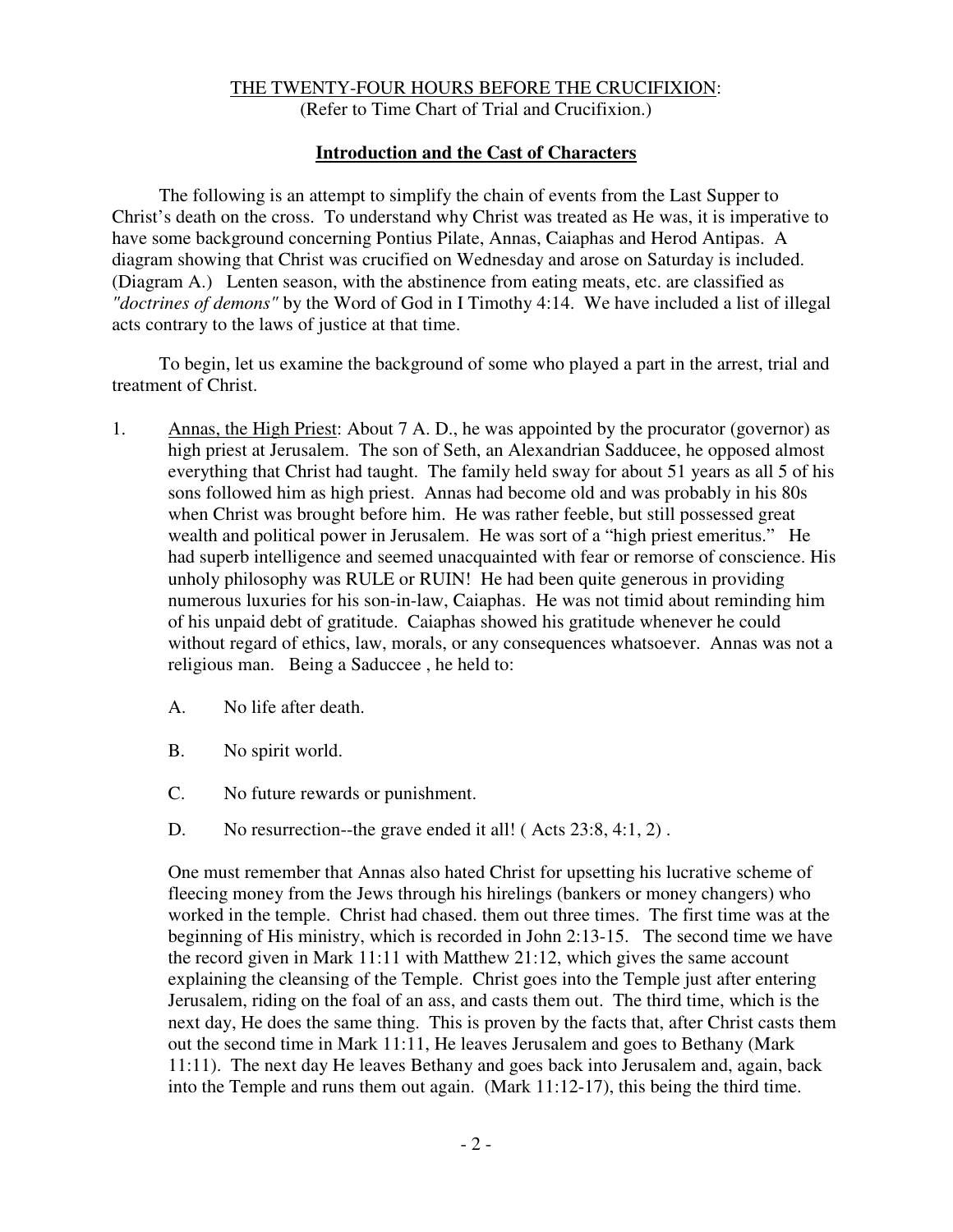2. Caiaphas, the High Priest: The son-in-law to Annas. (John 18:13). Caiaphas was coreigning as high priest, with Caiaphas acting and ruling in the position while Annas was acting more as an emeritus high priest. Caiaphas filled the high priest's position from about 18 to 36 A.D., when he was deposed by Vitellilus. He and Annas were holding office at the time of John the Baptist's preaching. (Luke 3: 2) . He possessed. the same feelings as his father-in-law; i.e., void of ethics, honor, fairness and common decency. He took a leading part in the trial and condemnation of Christ. It was in his court that the chief priests, Sadducees and Pharisees, who together constituted the Sanhedrin, assembled *"that they might take Jesus by subtlety, and kill him." (*Matthew 26:3,4). His conduct at the preliminary trial of Jesus (Matthew 26:57-68), its time and its procedure, were entirely illegal from the standpoint of the existing Jewish law.

 He is also mentioned as being among those who presided over the trial of Peter and John (Acts 3:1, 4:1, 6). He was a friend of Pontius Pilate and hated Christ. Caiaphas and Annas, as high priests of the great Sanhedrin, were both sworn by oath to fairness and upholding of the law, ensuring the right of a fair trial to the accused.

3. Pontius Pilate, the Governor of Judea: The territory of Judea included Judea, Samaria and old Idumea. It is said he had married the step-granddaughter of the Roman emperor, Tiberius Caesar. Because of the marriage, he was appointed governor. Most governors disliked being stationed in a distant, difficult outpost like Judea. The governors were usually in charge of taxes and financial matters; but, in governing Palestine and the Jews, he had supreme judicial authority which he used regarding Christ. The historian, Josephus, tells us that he hung golden shields inscribed with the names and images of Roman deities in the temple, itself. He was a vicious murderer as the perpetrator of the horrible incident mentioned in Luke 13:1, *"…the Galileans whose blood Pilate had mingled with their sacrifices."* No doubt the Roman soldiers slew these men while they were offering their sacrifices in the Holy Place. Pilate's headquarters were usually at Caesarea, but on the Jewish feast days he would come to Jerusalem to keep order. This was the reason he was in Jerusalem when Christ was brought to him.

 Previously, Pilate had used power, murder, and scare tactics to keep the Jews under control, but in Christ's case he seems torn between offending the Jews and condemning an innocent person. Prior to Christ, he seemed void of ethics, justice or conscience. After hearing for three years of the miracles and the wonderful acts that Christ did, this must have affected his conscience to some degree. Since Pilate's position depended on the favor of Tiberius Caesar, the emperor, he quickly thought of politics rather than justice when the Jews cried, *"If thou let this man go, thou art not Caesar's friend."* (John 19:12 ). The kind of man he was is revealed when he thought more of politics than justice by condemning an innocent man to crucifixion.

 Historians differ as to how Pilate's life ended, but most agree he took it himself. The historian, Eusebius, says that soon afterwards, "wearied with misfortunes," he took his own life.

4. Herod Antipas, Ruler of Galilee and Peraea: His father was Herod, the Great, who tried to kill Christ by murdering all the children under two years of age. Upon death, his will divided the kingdom, giving this section to Antipas. He had married his brother's,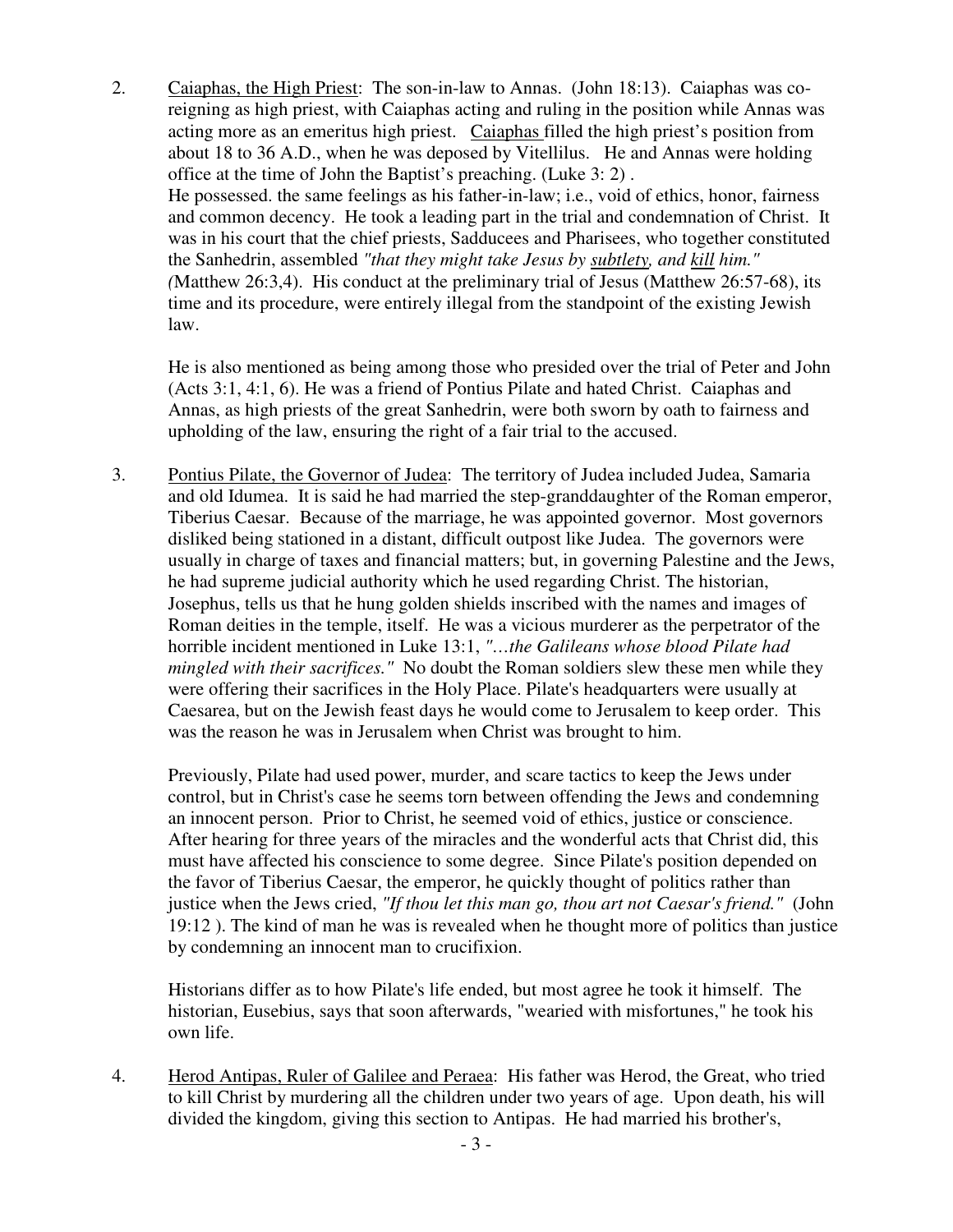Philip's, wife and killed John the Baptist, who had rebuked him for this act. (Mark 6:14- 27). In Luke 13:31,32, Christ called him, *"that fox*." That name, no doubt, had reference to the Herodian cunning, the subtle diplomacy, and astute management of a difficult situation that enabled him to retain his puppet position and petty royal power until A.D. 39. He had heard of Christ's miracles and power. After killing John the Baptist, he, no doubt, was haunted by guilty fears and wanted to get rid of Christ. When Pilate sent Christ to him, he displayed his tyrannical character and hate by mocking Christ. Probably fear made him withdraw from passing the sentence of execution on Christ, thus returning him to Pilate for that responsibility.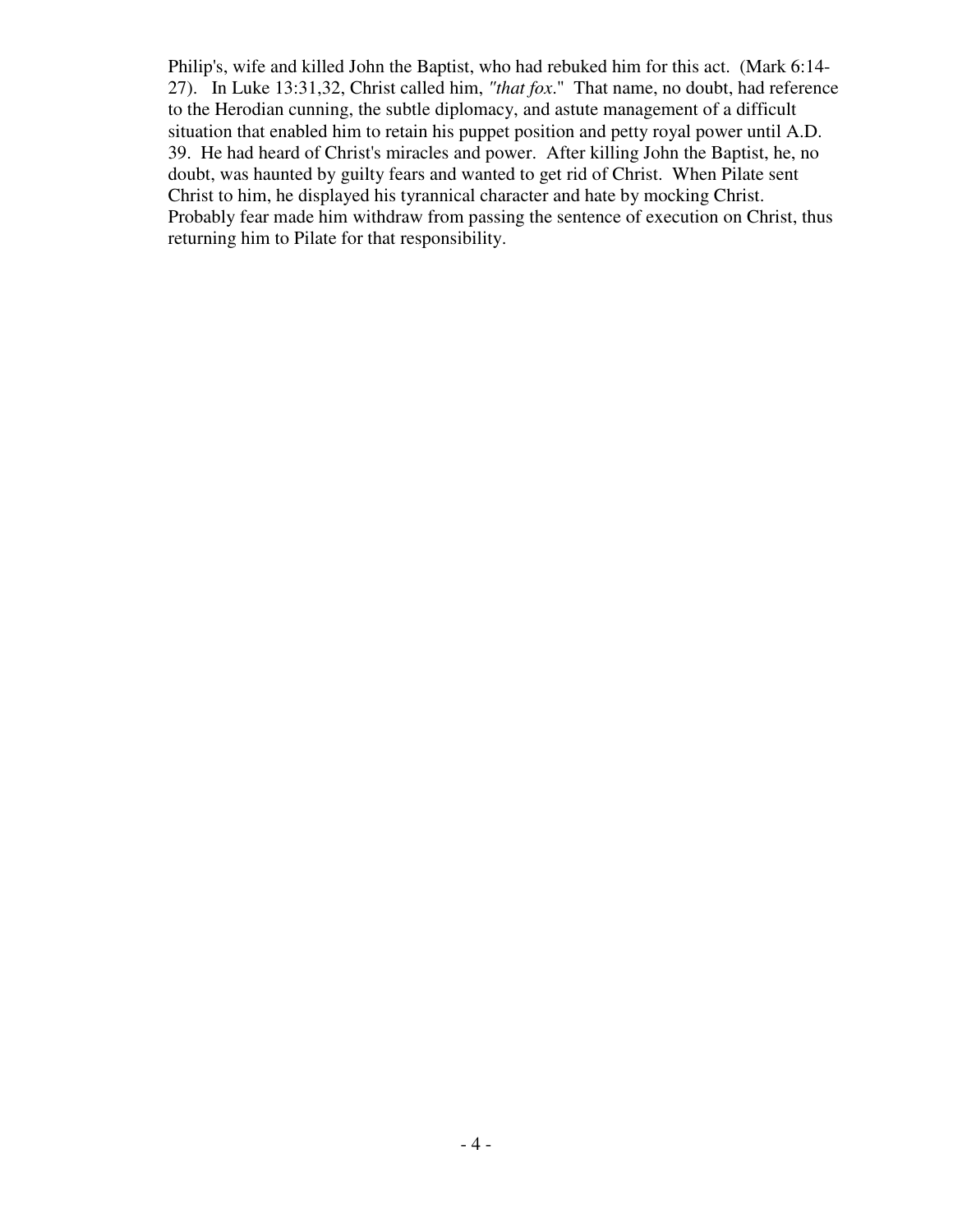A TIME CHART OF THE EVENTS DURING

THE TRIAL AND CRUCIFIXION OF CHRIST

on the Reverse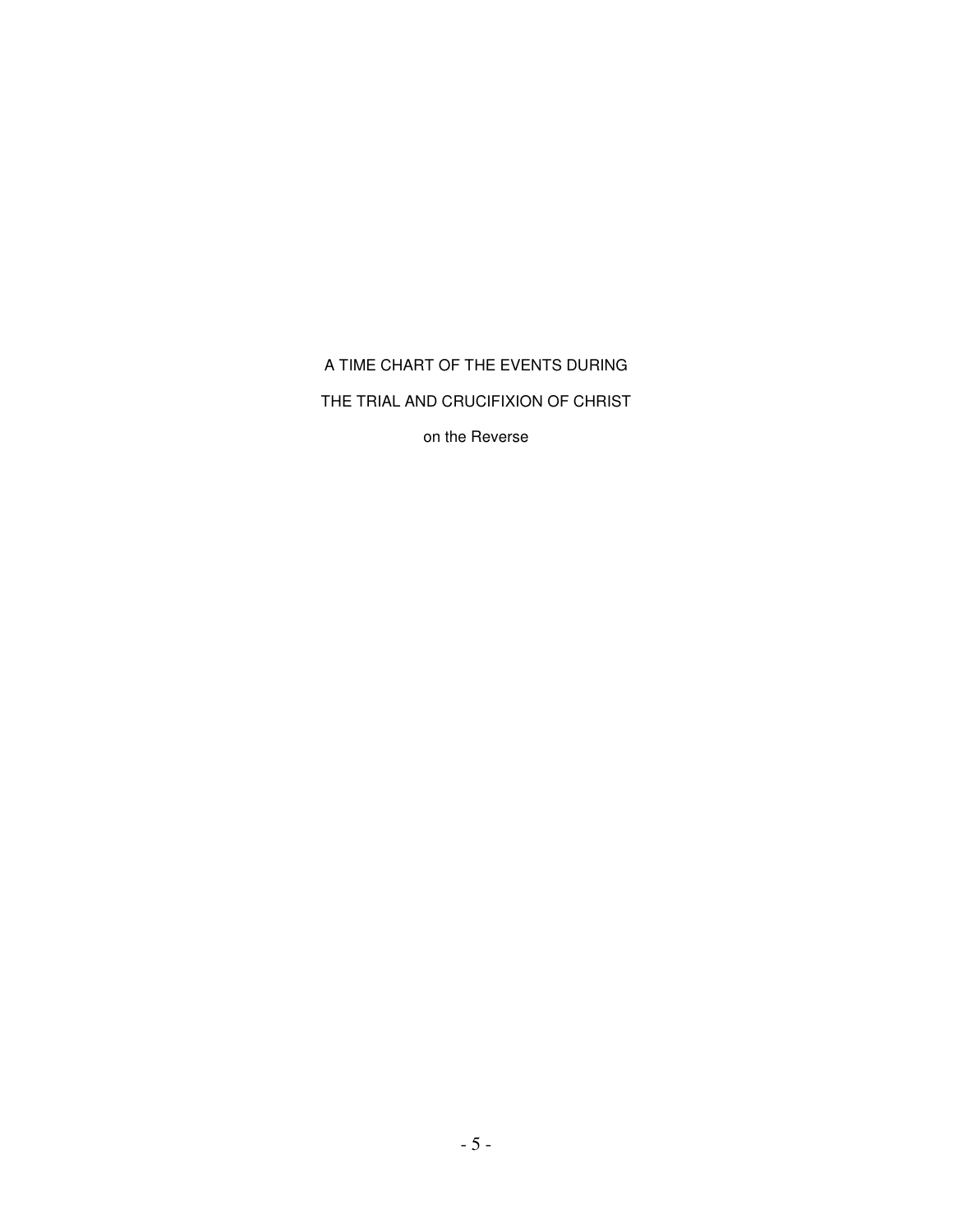# **A TIME CHART OF THE EVENTS DURING THE TRIAL AND CRUCIFIXION OF CHRIST**

|                       | 6 PM<br>6 AM<br>Noon                                                    |                      |                               |                                                       |                                                         |                                                                                         |                                                                                              |                                                                |                                                                                      | 6 PM<br><b>6 PM</b>                           |                                                                    |    |                             |                    |                                                                                                                 |  |
|-----------------------|-------------------------------------------------------------------------|----------------------|-------------------------------|-------------------------------------------------------|---------------------------------------------------------|-----------------------------------------------------------------------------------------|----------------------------------------------------------------------------------------------|----------------------------------------------------------------|--------------------------------------------------------------------------------------|-----------------------------------------------|--------------------------------------------------------------------|----|-----------------------------|--------------------|-----------------------------------------------------------------------------------------------------------------|--|
|                       |                                                                         |                      |                               | These Events Took Place Within this 12-Hour Period    |                                                         |                                                                                         |                                                                                              | 9 AM                                                           |                                                                                      | 3 PM                                          |                                                                    |    | 6 PM                        |                    | 6 PM                                                                                                            |  |
| Tuesday               | Wednesday-------------------During the Night------------------Wednesday |                      |                               |                                                       |                                                         |                                                                                         |                                                                                              | <b>During the Day on Wednesday</b>                             |                                                                                      |                                               |                                                                    |    |                             |                    |                                                                                                                 |  |
| Last<br><b>Supper</b> | Prayer<br>in the<br>Garden                                              | <b>His</b><br>Arrest | First<br>Taken<br>Тo<br>Annas | Annas<br><b>Delivers</b><br><b>Him to</b><br>Caiaphas | Peter<br><b>Denies</b><br><b>Christ</b><br><b>Times</b> | Caiaphas<br>Sends<br><b>Christ To</b><br>Pilate at<br><b>Hall of</b><br><b>Judgment</b> | <b>Pilate</b><br><b>Releases</b><br><b>Him to Be</b><br>Crucified<br>at about<br><b>6 AM</b> | <b>Events</b><br>Between<br>6 & 9 AM<br>Wed.<br><b>Morning</b> | <b>Crucified</b><br>the Third<br>Hour<br>or<br><b>9 AM</b><br>Wed.<br><b>Morning</b> | <b>Darkness</b><br>Over<br>All<br>the<br>Land | <b>Christ</b><br><b>Submits</b><br><b>Himself</b><br>Unto<br>Death | 也  | 24 Hours<br><b>Thursday</b> | 24 Hours<br>Friday | 24 Hours<br><b>Saturday</b><br>3 PM<br><b>Between</b><br>3PM &<br><b>6 PM</b><br><b>Christ</b><br><b>Arose!</b> |  |
|                       | ◠                                                                       | ◠                    |                               |                                                       | O                                                       | Ξ.                                                                                      | 8                                                                                            |                                                                | 10                                                                                   |                                               |                                                                    | 12 |                             |                    |                                                                                                                 |  |
|                       | A TWENTY-FOUR HOUR PERIOD                                               |                      |                               |                                                       |                                                         |                                                                                         |                                                                                              |                                                                |                                                                                      |                                               |                                                                    |    |                             |                    |                                                                                                                 |  |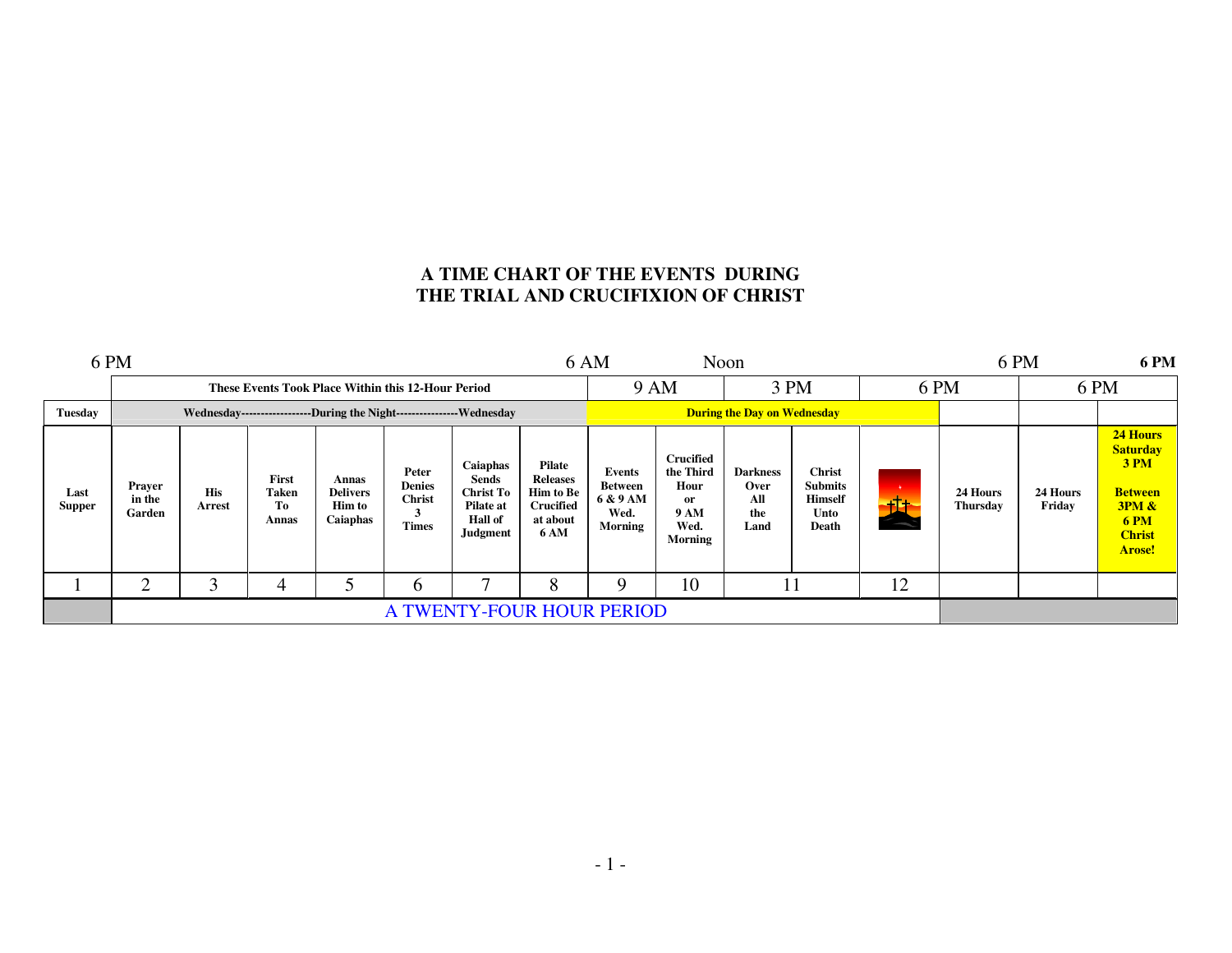# The Explanation

- 1. Passover, or Last Supper: **Our Savior was crucified on Wednesday**, which actually began at 6:00 P.M. on Tuesday. **The Passover Feast was prepared in the last hours of Tuesday**, between 3:00 P.M. and 6:00 P.M. It was then partaken of at the **Last Supper, just after 6: 00 P.M. or the beginning of Wednesday.** Therefore, the feast was observed in the early hours of Wednesday; and Christ partook of the Passover on the same day He gave Himself to be the crucified Passover Lamb. This is substantiated by Matthew 26:19-21.
	- A. (Verse 19 ). **Preparation of the Passover (Tuesday**), *"and the disciples did as Jesus had appointed them, and they MADE READY the Passover."*
	- B. (Verse 20). **Parting of Days** ("even" 6:00 P.M.), *"now when EVEN was come, He sat down with the twelve."*
	- C. (Verse 21 ). **Partaking of the Passover (Wednesday)**, *"and as they DID EAT, He said, Verily I say unto you, that one of you shall betray me."*

 For further information on the Passover, read Exodus 12 and Leviticus 23. The Feast of Passover and Unleavened Bread were actually two feasts in one. Passover began on the 14th day of Nisan (Abib ) and continued through the next day, on which began the Feast of Unleavened Bread. This feast continued for seven days, making a total of eight days for the combined feasts. A lamb without blemish was selected and sacrificed. This was in type of the Lord Jesus Christ who sacrificed Himself for our sins. I Peter 1:18, 19, and John 1:29, *..."Behold, the LAMB of God which taketh away the sin of the world."* 

- 2. Praying in the Garden: It is called "Gethsemane" in Matthew 26:36. It was located on the Mount of Olives and was a place Jesus customarily resorted to (Luke 22:39 ). Christ was in the Garden within the first few hours of Wednesday, which began at 6:00 P.M. Three times our Lord prayed, *"O my Father, if it be possible let this cup pass from me: nevertheless not as I will, but as thou wilt."* (Matthew 26:39, 42, 44). The significance of this is--Christ had been with the Father for all time and eternity. He was saying, "If there be a way we would not be separated while paying for the world's sin, then let it pass." He did not want to bypass paying for sin, but to bypass separation from the Father in doing so. Christ suffered separation from the Father; so you and I, by faith, would never be separated from Him.
- 3. The Arrest: Details of the arrest are only given in John. The arrest took place at night (Matthew 26:31) as the arresting officers came forth with *".. .lanterns and torches and weapons."* (John 18:3 ). This was probably between 6:00 P.M. and Midnight, the early hours of Wednesday.

 A point of interest concerning Judas being saved or lost! In Matthew 27:3 it is said that Judas "*repented himself*," therefore, some believe he was saved. The answer lies in the meaning of the Greek word translated in our English, "repented." The Greek word for "repented" in Matthew 27:3 is "metamelomai" and means "sorrow" or "regret". The Greek word translated "repent" when used in reference to salvation is always metanoia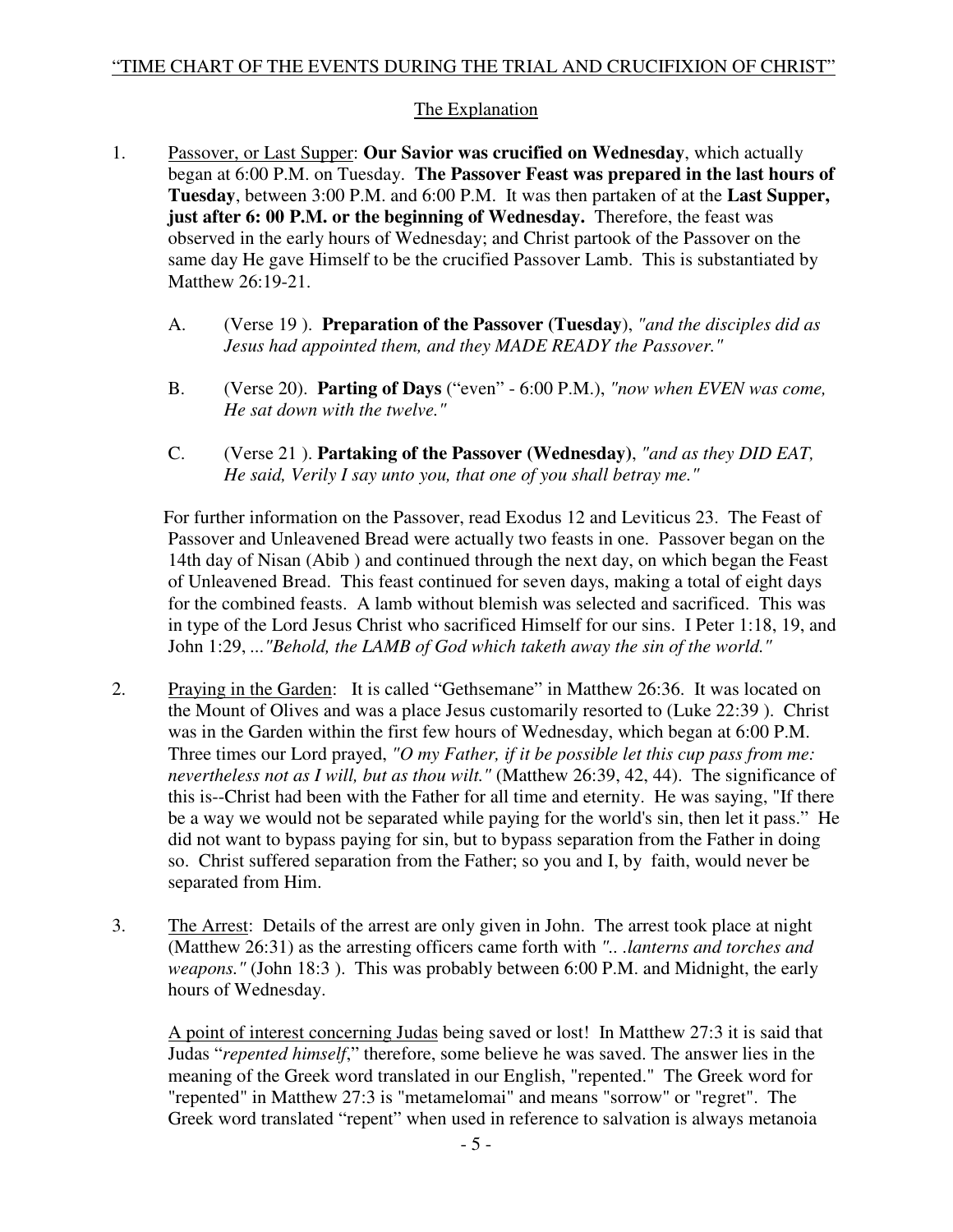and means "change of mind." Judas was (metamelomai) sorry when he saw that Christ

 had been condemned to death (Matthew 27:3), but he never (metanoia) changed his mind about Christ being his Savior. Judas died a lost man.

- 4. First Taken to Annas, the High Priest: (John 18:13) *"...and led him away to Annas first..."* Remember Annas and Caiaphas were co-reigning high priests (Luke 3:2 ). Prior to Christ's arrest, they had conspired against Christ to kill Him (Matthew 26:3,4). It was Annas and Caiaphas whom Judas dealt with for 30 pieces of silver (Matthew 26:14,15). Their hatred was intensified when Malchus' ear was cut off by Peter as they were attempting to arrest Christ (John 18:10). Malchus was related ( kinsman ) to either Annas or Caiaphas ( John 18:26 ). After a preliminary hearing, Annas bound Christ and delivered him to his son-in-law, Caiaphas.
- 5. Appears Before Caiaphas: Christ was brought into the palace of Caiaphas, (Matthew 26:57,58). The palace was not the temple, but the dwelling place of an important official. His treatment of Christ is described in verses 59-68. These events probably took place sometime between Midnight and 3:00 A.M. on Wednesday. The late night and early morning hours were cold as the servants and officers had built a fire to warm themselves while the high priest was conducting the pretense of a trial (John 18:18).
- 6. Peter's Three Denials of Christ: These are recorded in Matthew 26:69-75, also in Luke 22:57-62. Peter had bragged about himself in Matthew 26:33,35 and Luke 22:33,34. A few hours later, he denied Christ three times. His denials were overheard! *"And the Lord turned, and looked upon Peter. And Peter remembered the word of the*  Lord...Before the cock crow, thou shalt deny me thrice...Peter went out and wept *bitterly.*" (Luke 22:61,62). After the resurrection, the Lord gave him opportunity to confess Him three times (John 21:15-17). Even after Peter's denial, Christ used him greatly on the Day of Pentecost and thereafter, including the writing of two epistles. We can learn two great lessons from this:
	- A. We should never be overconfident and think of ourselves as impregnable. (Galatians 6:1-4)
	- B. Even after we let the Lord down , He is still willing to use us if we will allow Him. Remember, he came unto Jonah the second time (Jonah 3:1). How many times has Christ come unto us to serve Him? Thank God for his grace to us and his patience with us*. ". ..But where sin abounded , grace did much more abound."*  (Romans 5:20b ) .
- 7. Caiaphas Sends Christ to Pontius Pilate: (John 18:28) *. "Then led they Jesus from Caiaphas unto the hall of judgment* (the palace of the Ronan Governor, there were many), *and it was EARLY..."* This was probably about 4:00 A.M., Wednesday morning. Just prior to this, the chief priests had held a consultation with the elders, scribes, and Sanhedrin (the council) to put Him to death. They bound him and sent Him to Pilate. (Mark 15:1, Matthew 27:1,2). Matthew 27:1 and Mark 15:1 both state it was morning and John says it was *"early"* when Christ was turned over to Pilate. In John 19:14, it was about the sixth hour John uses Roman time, being six hours from Midnight; therefore, it was 6:00 A.M. on Wednesday. Matthew, Mark, and Luke use the Jewish time (from 6:00 P.M. to 6:00 P.M.) in stating the times when Pilate released Christ to be crucified. (We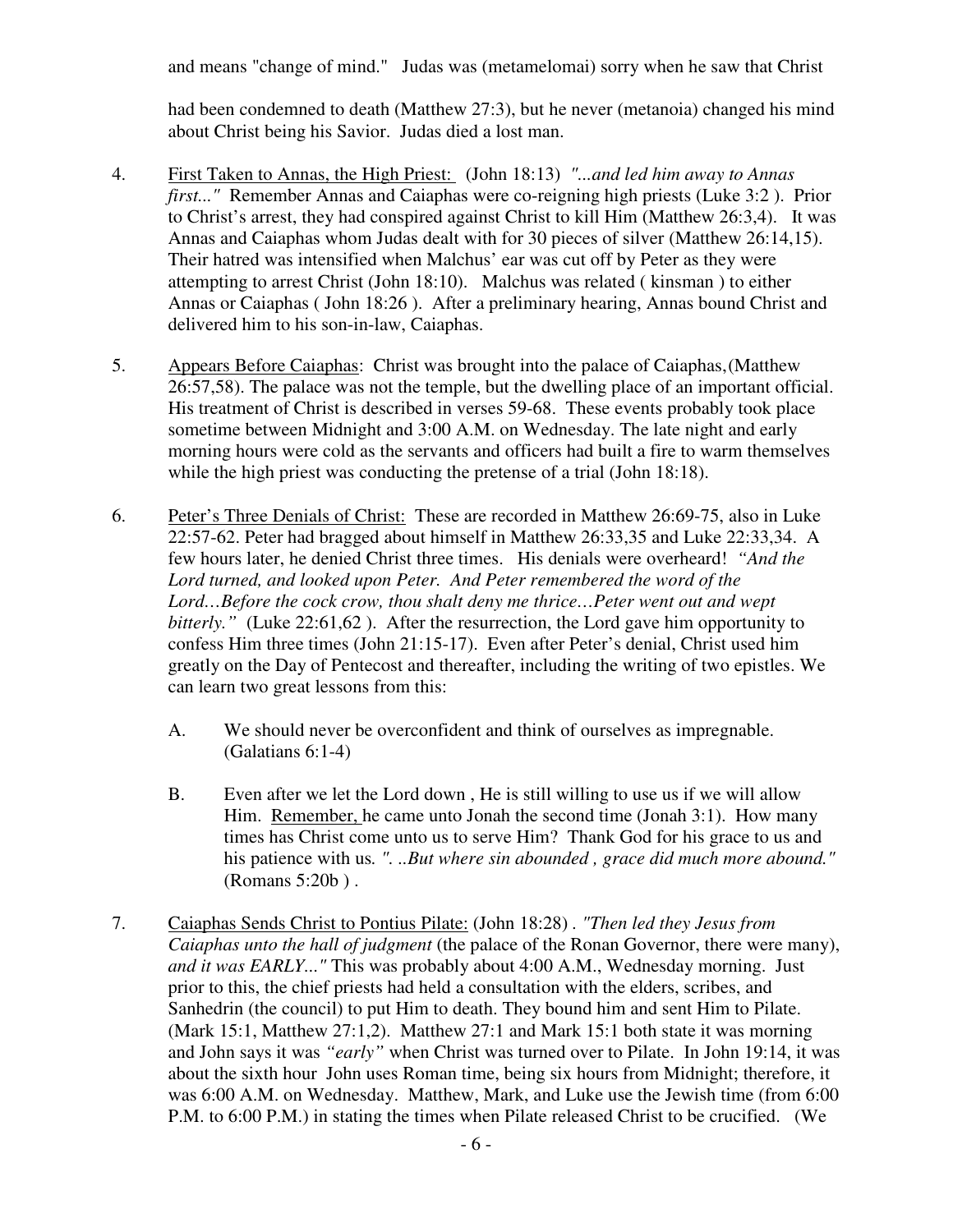know it was Wednesday, as John 18:28 states, *"Then led they Jesus from Caiaphas unto* 

 *the hall of judgment: and it was early; and they themselves went not into the judgment hall, lest they should be defiled; but that THEY MIGHT EAT THE PASSOVER."* This would give Pilate about 2 hours from 4:00 A.M. to 6:00 A.M., Wednesday, in his dealings with Christ. Pilate made several trips from the hall of judgment, where Christ was, to the Jews waiting outside.

- A. (OUT) John 18:29-31. When Christ was first brought to Pilate, he went out to the Jews to ascertain what charge they had against Him.
- B. (IN) John 18:33-37. Pilate went back in and questioned Christ.
- C. (OUT) John 18:38. Pilate went out again and declared he found no fault with Christ.
- D. The Jews replied to Pilate that Christ had stirred up all the people in Judea, starting from Galilee. (Luke 23:5 ) . Since Herod Antipas (Antipater), the ruler of Galilee, was in Jerusalem, Pilate sent Christ to him for judgment. Christ, being a Galilean, would be under his jurisdiction. This was Pilate's way out! Antipas found Him innocent, mocked Him, and arrayed Him with a gorgeous robe, and sent Him back to the judgment hall for Pilate. (Luke 23:7-15).
- E. (IN) John 19:1-3. Pilate went back in to Christ. The soldiers placed a crown of thorns on His head and struck Him.
- F. (OUT) John 19:4. Pilate went out to the Jews again, declaring "I find no fault in Him."
- G. (IN & OUT) John 19:5-8. Jesus was led out in view of the Jews, chief priests and officers. They cried, "Crucify him!"
- H. (IN) John 19:9-12. Pilate took Jesus and went back into the hall of judgment (9) where he continued to question Christ.
- I. (OUT) John 19:13. Pilate brings Christ out again to the judgment seat in the courtyard (Pavement). Pilate's wife sent a message to him and declared Christ innocent to her husband in Matthew 27:19, *".. .Have nothing to do with that JUST man..."*
- 8. Pilate Releases Christ for Crucifixion: About the sixth hour, Christ was released by Pilate for crucifixion (John 19: 14). Keep in mind that John uses the Roman time, Midnight to Midnight, while Matthew, Mark and Luke use the Jewish time in dividing the day from 6:00 P.M. to 6:00 A.M. to 6:00 P.M. Therefore, Christ was released for crucifixion at about 6:00 A.M., Wednesday morning, just after being scourged by Pilate. (Matthew 27:26).
- 9. From 6: 00 A.M., Wednesday Morning, to 9: 00 A.M.: Within those three hours the following took place: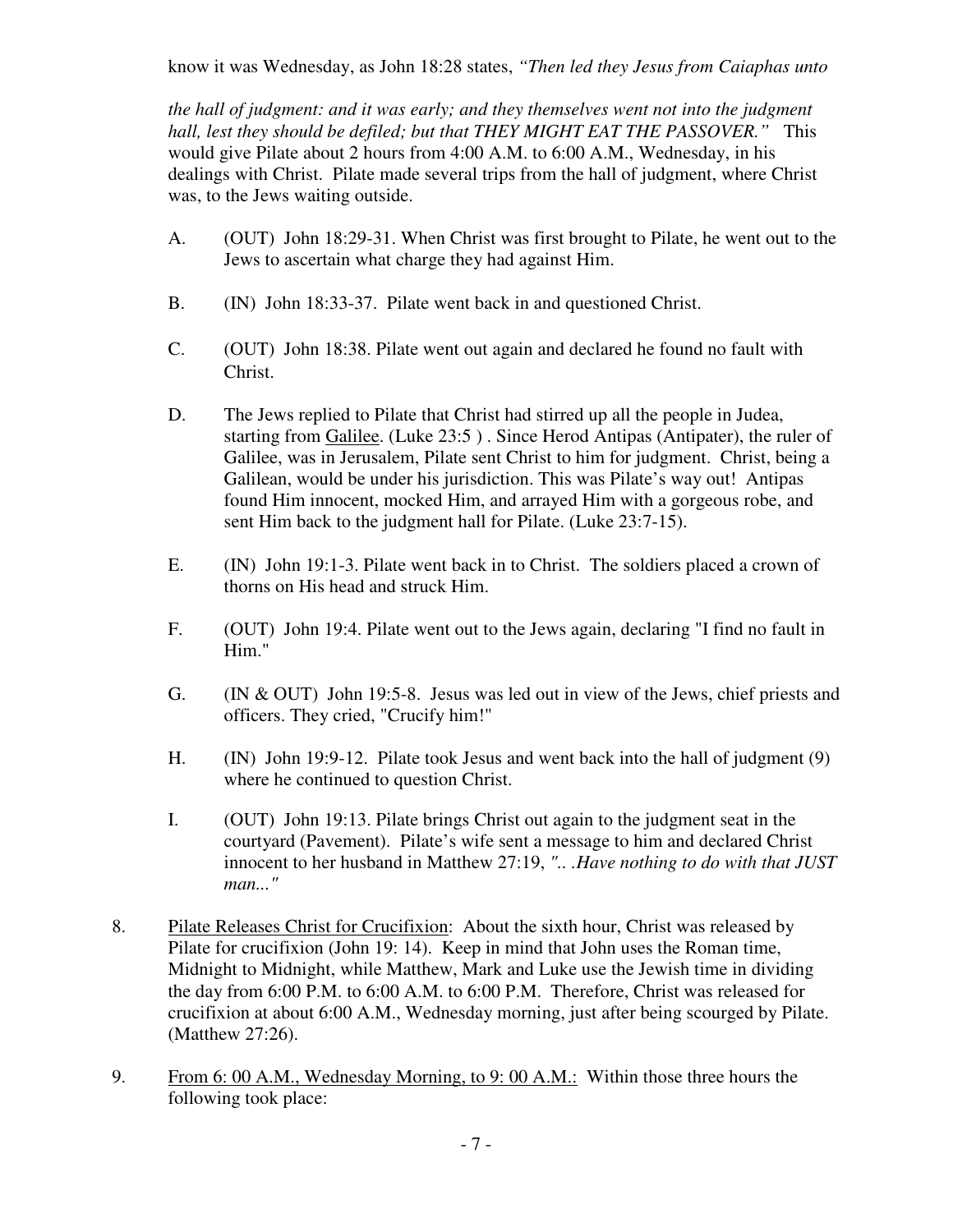- A. Christ taken to a common hall, striped of His clothing, which was replaced with a scarlet robe. (Matthew 27:27,28).
- B. The crown of thorns placed on His head. (Matthew 27:29).
- C. A reed placed in His right hand as they mocked Him as King. (Matthew 27:29).
- D. They spit on Him and hit Him on the head with the reed (measuring rod about 9 feet long). (Matthew 27:30).
- E. Christ's robe removed and original attire replaced. (Matthew 27:31).
- F. Christ is forced to carry His cross. (John 19:17). Our song containing the words "he fell beneath the cross" has no scriptural foundation.
- G. After a distance was covered heading toward Golgotha, Simon , a man of Cyrene, was compelled to carry Christ's cross the remainder of the way. (Matthew 27:32; Mark 15:21; Luke 23:26).
- 10. Christ is crucified the Third Hour: This being from 6:00 A.M., Jewish time; therefore, 9:00 A.M., on Wednesday morning. (Mark 15:25). The next three hours are filled with the events found in Mark 15:26-32 and Matthew 27:35-44.
- 11. The Sixth Hour to the Ninth Hour: This was from Noon to 3:00 P.M., Wednesday. There was darkness over the whole land while Christ was still upon the cross. Very shortly after 3:00 P.M., Christ submitted Himself unto death (Mark 15:34-37).
- 12. Let us recapitulate for a moment. **On Wednesday**, Pilate releases Christ for crucifixion at 6:00 A.M. 'Three hours later, he is placed on the cross at 9:00 A.M. After being on the cross three hours, darkness covers the earth for the next three hours He is there. Therefore, Christ was on the cross from 9:00 A.M. to 3:00 P.M., Wednesday. Shortly after 3: 00 P.M. he was taken down. Three days later, between 3: 00 P.M. and 6:00 P.M., **Saturday,** He had arisen!

This is only a brief picture of events that may help us visualize what took place some 24 hours before Christ's death on the cross.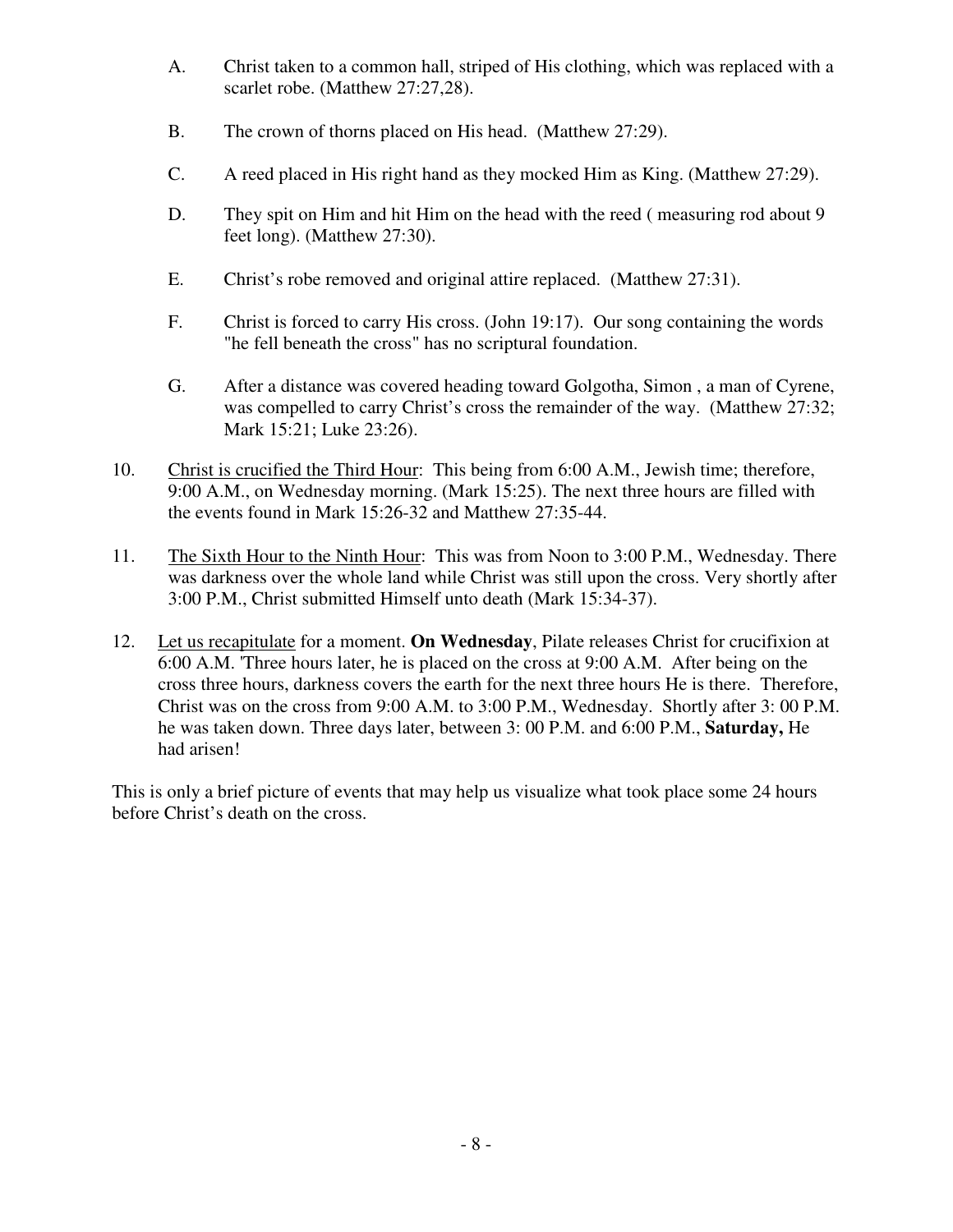# THE ILLEGAL TRIAL OF JESUS

A careful analysis of the New Testament narratives respecting the so-called "trials" of Jesus, coupled with a thorough reference to an examination of the existing Jewish Laws relating to criminal proceedings, should convince anyone, with an open mind, that the entire proceedings, from the moment of his arrest to the actual crucifixion, were wholly void and unlawful. Consideration, in a judicial manner, will now be given to the numerous errors which were spitefully and illegally committed by the enemies of Christ.

- 1. The arrest was without authority of law, and therefore, illegal.
- 2. Annas, before whom Jesus was first taken for examination, was a mere politician without jurisdiction whatsoever.
- 3. The Great Sanhedrin was unlawfully assembled for these reasons: The Hebrew laws prohibited such a meeting in the night time or during the Feast of Passover.
- 4. He was first accused of blasphemy, but when before Pilate, the charge was changed to sedition, without notice to the Prisoner, or anyone.
- 5. Jesus was denied an opportunity to obtain His witnesses who would have testified in His behalf or to obtain counsel.
- 6. No person could be found guilty upon his own confession of guilt. alone.
- 7. There must have been at least two witnesses to testify in support of the charge against the accused: and their testimony must agree as to all the material facts involved.
- 8. The trial could not lawfully have been concluded in a single day.
- 9. The Roman conquerors had long before taken from the Sanhedrin its authority to sentence anyone to suffer the death penalty.
- 10. A unanimous verdict of guilty rendered by the Jewish court had the effect of an acquittal.
- 11. The members of the Sanhedrin were definitely disqualified to try Jesus, because of enmity toward the accused.
- 12. The merits of Jesus' defense were completely ignored by the Sanhedrin.
- 13. Pilate, as the Roman Governor, having stated four times that Jesus was not guilty of any wrong, should have released Him instead of delivering Him over to the mob for crucifixion.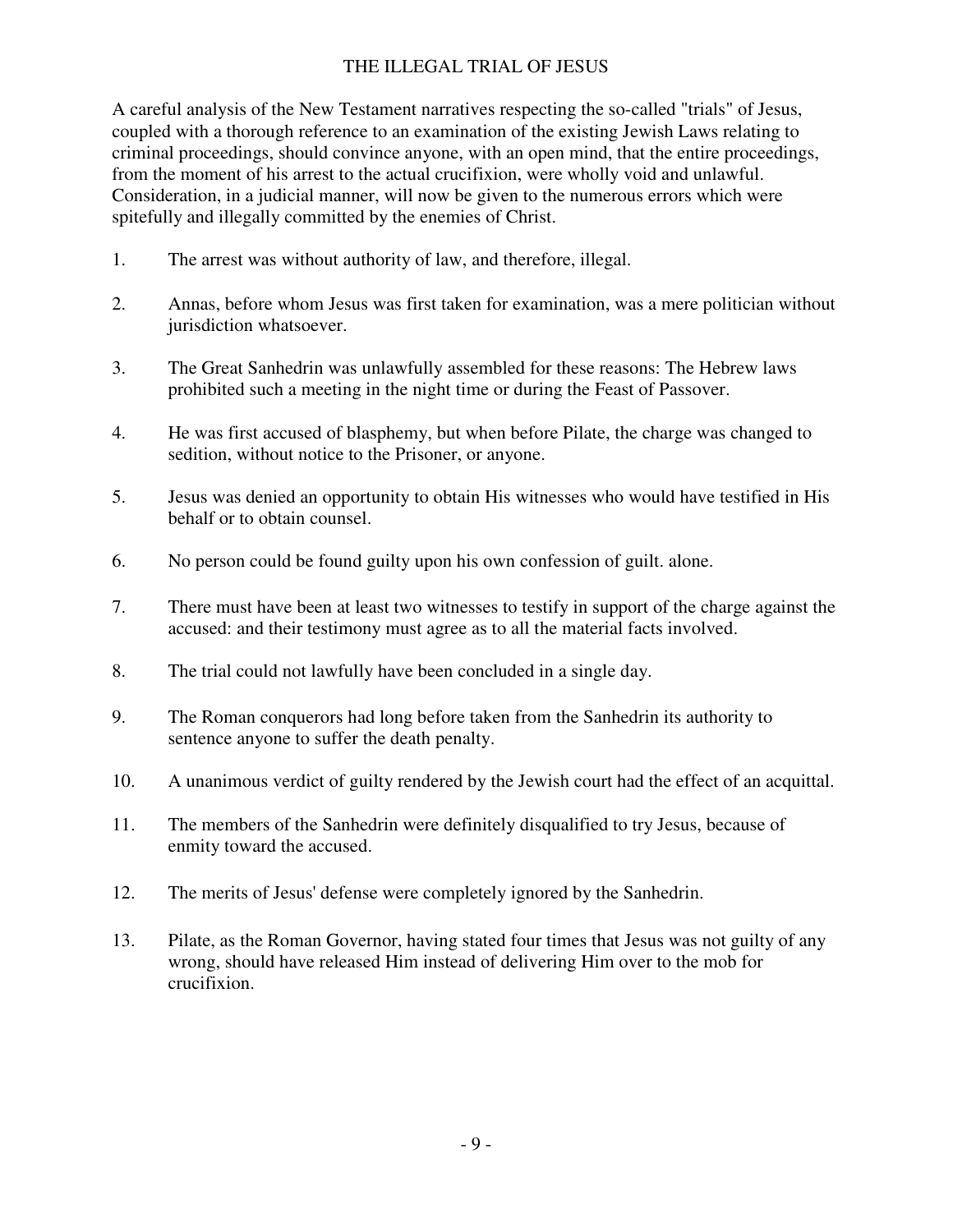- 14. The condemnation of the Christ, resulting in His death on the cross, was permitted to be done without a lawful judgment of conviction.
- 15. The members of the Great Sanhedrin, though learned in the law, deliberately and spitefully ignored every existing Hebrew law which had been enacted for the protection of the innocent.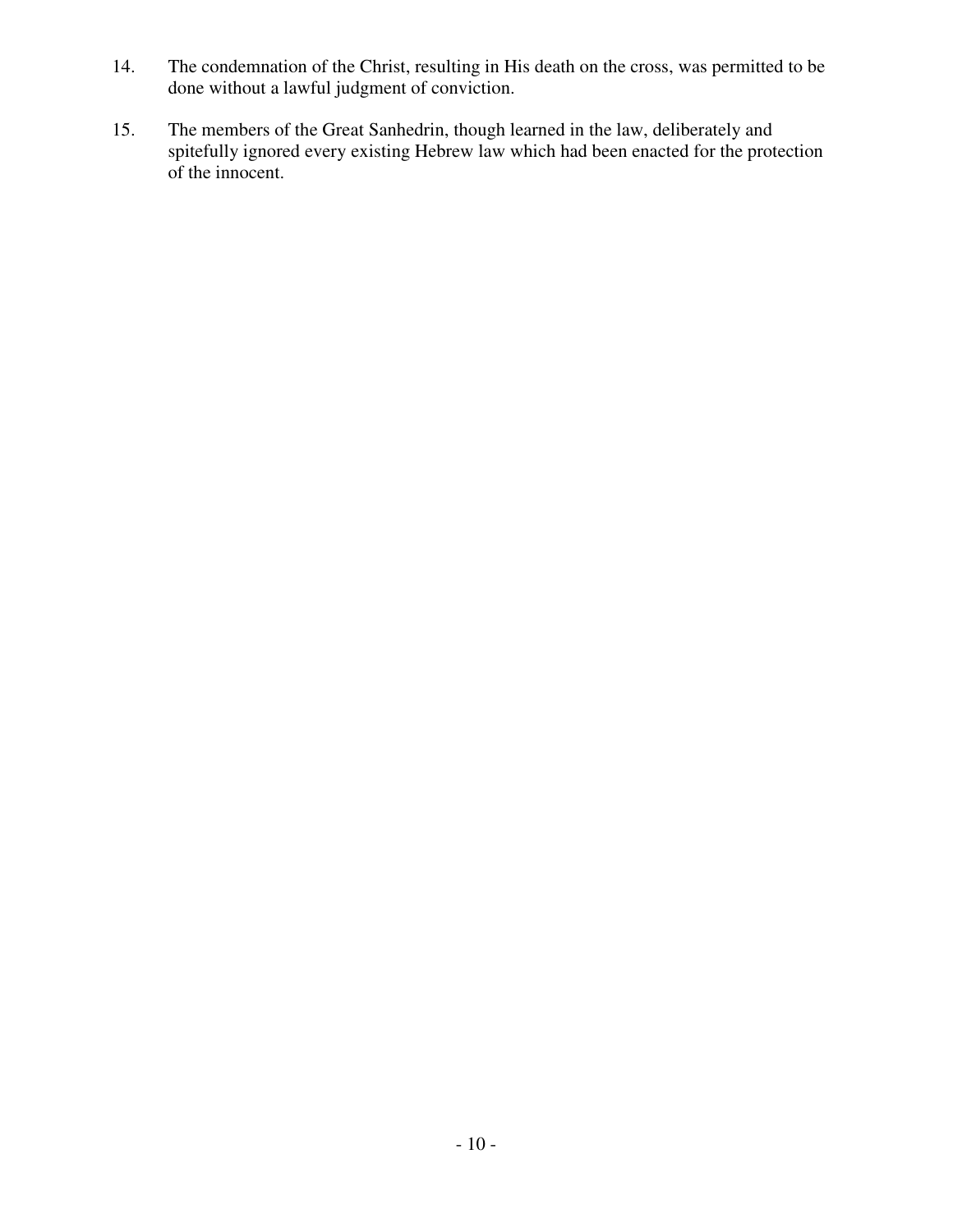# ORDER OF EVENTS AFTER THE RESURRECTION:

Note: No matter who came to visit the tomb, no one found the Lord there. As we have proven with Diagram A and the accompanying comments, the Lord had arisen before 6:00 P.M. on the Sabbath. The Lord Jesus Christ is the "Lord of the Sabbath." (Matthew 12:8; Mark 2:28; Luke 6:5). He is *"…end of the law for righteousness."* (Romans 10:4; Galatians 3:22-24; 4:4,5). *"Blotting out the handwriting of the ordinances that was against us, which was contrary to us, and took it out of the way, nailing it to his cross; and having spoiled principalities and powers, he made a shew of them openly, triumphing over them in it."* (Colossians 2:14,15; Ephesians  $2:15,16$ ).

We, as Christians, should be talking about the death, burial and resurrection of Christ every time we come to church. It is the Gospel! (I Corinthians 15:1-4).

We worship on the first day of the week, not because many think Christ rose from the dead on that day, but because of Acts 20:7. *"And upon the first day of the week, when the disciples came together to break bread, Paul preached unto them, ready to depart on the morrow; and continued his speech until after midnight."* This would indicate the use of the apostolic church of the first day, not the seventh. Also see I Corinthians 16:2. We also find that immediately after the Resurrection, the disciples were assembled together on *"the first ( day) of the week."* (John 20:19). *"And after eight days again,"* another Sunday, we find the disciples assembled. (John 20:26).

- 1. There were THREE Sabbaths during the period from the Crucifixion to the Resurrection.
- a. The Passover Sabbath (Lev. 23:4,5). All preparations for the Passover meal would have to be finished by 6:00 (or at even) as the Passover was a *"holy convocation"* (Lev. 23:4) in which *"no servile work could be done."*
- b. The first day of Unleavened Bread (Lev. 23:6,7) was also a *"holy convocation: ye shall do no servile work therein."* (Lev. 23:7) The first day of Unleavened Bread began at 6:00 P.M. following Christ's crucifixion.
- c. The Weekly Sabbath (Lev. 23:3), which began Friday at 6:00 P.M. and ended Saturday at 6:00 P.M. *"Ye shall do no work therein."*
- d. The only time a Jewish person could move about or work during the period from the Crucifixion would be on Thursday from 6:00 P.M. to 6:00 P.M. on Friday.
- e. According to the Scripture, the daytime hours of the Passover were used as a preparation day for the Sabbath occurring on the first day of Unleavened Bread. (Luke 23:50-56). Luke 23:54 tells us *"And that day was the preparation and the Sabbath drew on." (The first day of Unleavened Bread.)* John 19:31 tells us *"The Jews therefore, because it was the preparation, that the bodies should not remain on the cross on the Sabbath day, (for that Sabbath day was an high day,) besought Pilate that their legs might be broken, and that they might be taken away."* Also see John 19:38:42.
- 2. One group of women *prepared* spices before the Sabbath (first day of Unleavened Bread)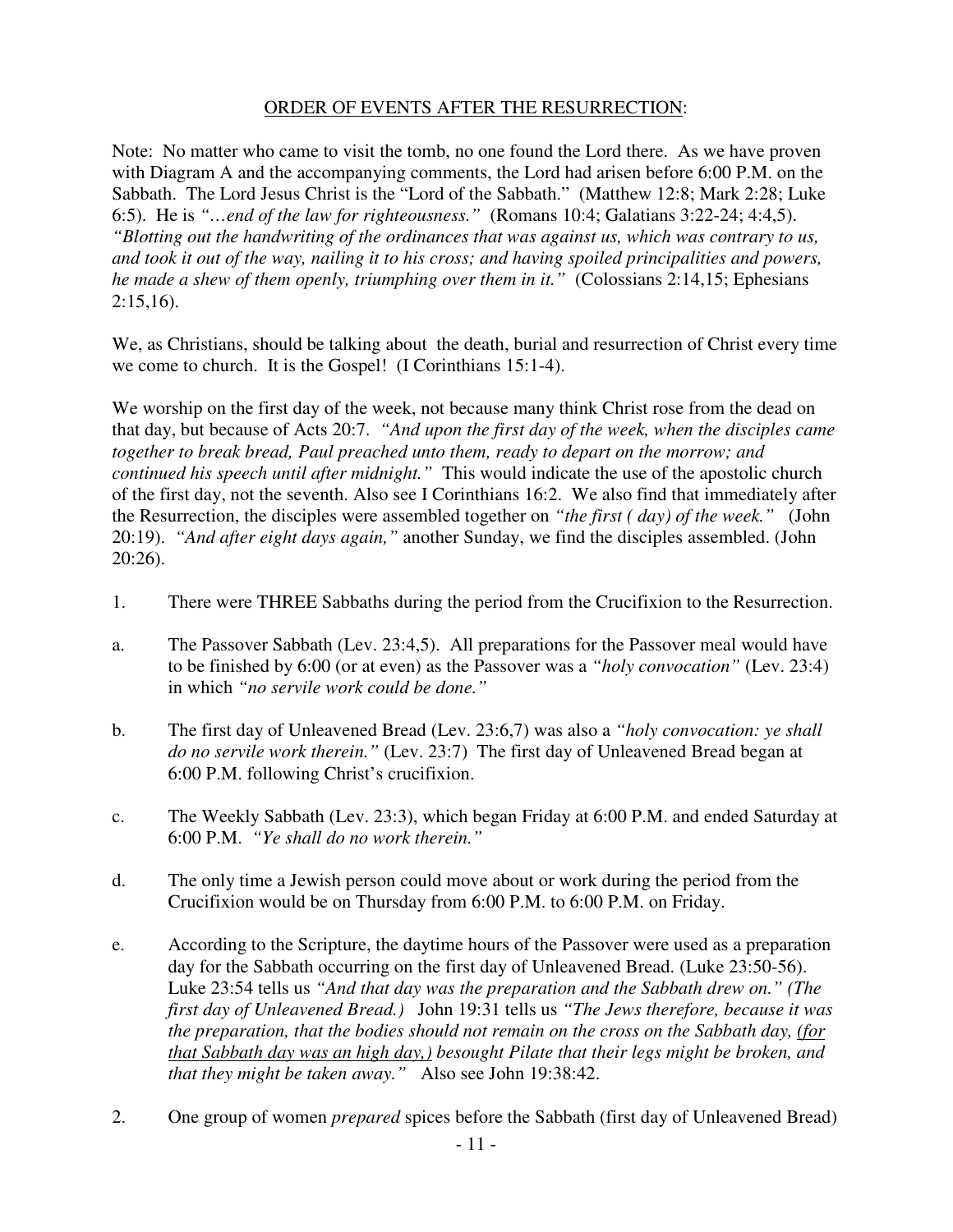and rested according to the commandment. They seemed to have had spices on hand and simply went home and prepared them. (Luke 23:54-56)

3. We find that Mark 16:1 merely states that the three women named in this verse *bought* spices, not brought them. Who? *"Mary Magdalene, and Mary the mother of James, and Salome."* When did they buy them? *"And when the Sabbath* (The first day of Unleavened Bread.) *was past."* (Some time Thursday, after 6 P.M. and before Friday 6 P.M.) Some women had spices already and only prepared them. These three *"bought"* theirs.

4. Many women were among the disciples who came with the Lord from Galilee and also came up from Jerusalem, and ministered to him. (Matthew 27:55,56; Mark 15:40,41; Luke 23:49).

5. All the women did not go to the tomb at the same time. The followers of Christ were going through a dangerous time. We are told, *"…when the doors were shut where the disciples were assembled for fear of the Jews...*" (John 20:19). They could no longer move about in a multitude as they had once done. In reality, scattered groups moved back and forth from the tomb; groups of women, disciples (Peter and John are named); some of the women are named while others are not.

6. We must take note of the time that different groups arrived at the tomb and how many angels they saw, if any. We know that all those mentioned going to view the tomb did not go at the same time..

7. We must consider what message the angels gave to each individual or group, and whether they delivered it, or not.

8. The only ones to witness the earthquake and the rolling away of the stone by the Angel were the members of the watch (Matthew 28:4 cf. to John 20:1) which Pilate had given the Chief Priests and Pharisees permission to set. (Matthew 27:62-66). They then fled back to Jerusalem with their report. What did the council do? Did they say, "This must truly be the Son of God? No, they bribed the watch to say the Lord's disciples had stolen away the Lords body during the night, and *"…they did as they were taught."* ( Matthew 28:11-15). We know the Resurrection was on the weekly Sabbath, as this was the third day and the watch was still standing guard.

FIRST ARRIVALS: We find that Mary Magdalene and the "other Mary" were the first to arrive at the tomb. The time of their arrival was some time during the last few minutes of the weekly Sabbath and the first few moments of the first of the week .

*" In the end of the Sabbath, as it began to dawn toward the first [day] of the week, came Mary Magdalene and the other Mary to see the sepulchre* (*day* is not in the original)." (Matthew 28: 1).

*"The first [ day] of the week cometh Mary Magdalene early, when it was yet dark, unto the sepulchre, and seeth the stone taken away from the sepulchre."* (John 20:1).

In Matthew, the time is pin-pointed as "drawing on", the meaning of *"DAWN"* in Matthew 28:1, *"the first of the week.*" John also fixes the time as *"The first of the week… early, yet dark..."* This does not mean before daybreak as we think of day and night. It is referring to the "last of the Sabbath", before 6:00 P.M. as it "draws on" toward Saturday, 6:01 P.M. when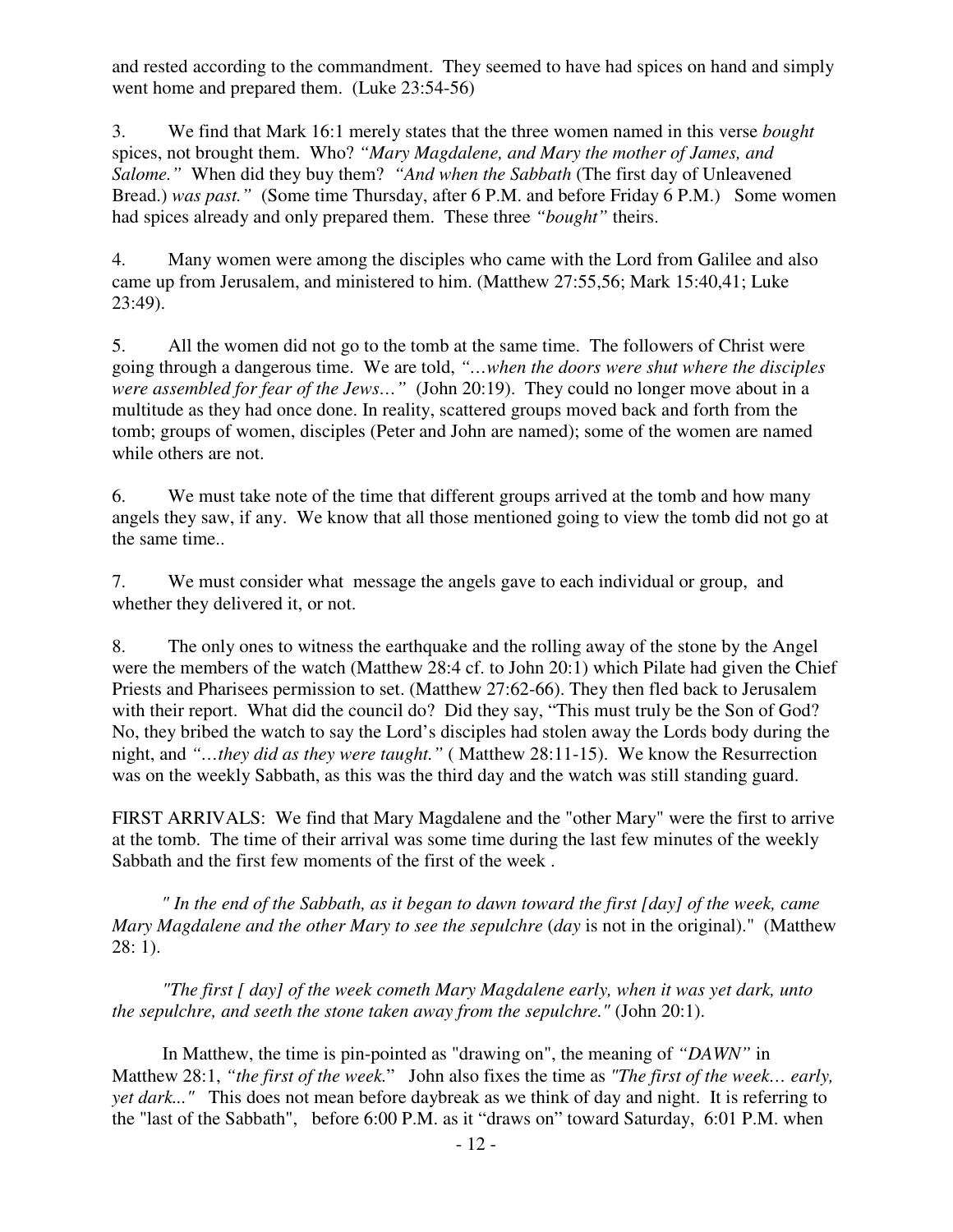Sunday began, being the "first of the week." The point is...the two Marys did not witness the great earthquake, they found the stone rolled away and the tomb empty! The resurrection had already occurred!

Mary Magdalene left, summoning Peter and John. She supposed that since the tomb was empty, that Christ's body had been stolen. She ran to Peter and John to tell them this and they raced to the tomb.

*"Then she runneth, and cometh to Simon Peter, and to the other disciple whom Jesus loved, and saith unto them, They have taken away the Lord out of the sepulchre and we know not where they have laid him."* (John 20:2).

John, seeing the empty grave clothes, believes (John 20:8). Peter and John then return to their own home (John 20:10).

Mary remained behind, weeping; and, upon looking again at the tomb, sees two angels, one at the head and the other at the foot of the place where Christ had lain. They question her, *"Woman, why weepest thou?"* They must have been astonished at the tears of one whose redemption was forever settled by that empty tomb. They had no time to say more, for Mary turns about and mistakes the Lord for a gardener. He reveals Himself to her and, evidently, she wanted to throw herself at His feet. He warns her, *"Touch me not"* (John 20:17). The women coming later held Jesus by the feet with no rebuke at all. (Matthew 28:9). The Lord gives Mary the reason that she may not touch Him. *"Touch me not for I am not yet ascended to my Father."* (20:17). The Lord then gives Mary this message and she, alone*. "Go to my brethren and say unto them I ascend unto my Father..."* Mary delivered this message. (John 20:18).

Mary Magdalene was the first to see the risen Lord. *"Now when Jesus was risen early the first day of the week, He appeared first to Mary Magdalene, out of whom He had cast seven devils."* (Mark 16:9).

 Mark 16:9. What does it actually say in the original? If we take it to mean that Jesus arose *"early the first of the week,"* it would contradict other Scripture.

We reiterate: In Matthew, the time is pin-pointed as "drawing on", the meaning of *"DAWN"* in Matthew 28:1, *"the first of the week.*" John also fixes the time as *"The first of the week… early, yet dark..."* This does not mean before daybreak as we think of day and night. It is referring to the "last of the Sabbath", 6:00 P.M. "drawing on" towards Saturday, or 6:01 P.M. when Sunday began, being the "first of the week

Therefore, in Mark 16:9, *"early the first of the week*" could not be referring to the time of the Lord's resurrection. It is referring to when he appeared to Mary. Actually, the literal translation of this verse as given by Zondervan's Interlinear Greek-English New Testament reads, *"Now having risen(,) early (the) first (day) of the week he appeared first to Mary the Magdalene, from whom he had cast out seven demons."* Since commas are not supplied in the original Greek, and, since one has been supplied here by the interlinear, I have also supplied one in this manner (,). I believe it is just as correct in our rules of grammar as the one supplied in this interlinear and does not contradict other Scripture.

SECOND GROUP: This group, found in Matthew 28:5-11, fell and held Christ by the feet (Matthew 28:9) with no rebuke at all. Christ had already ascended to anoint the Mercy Seat with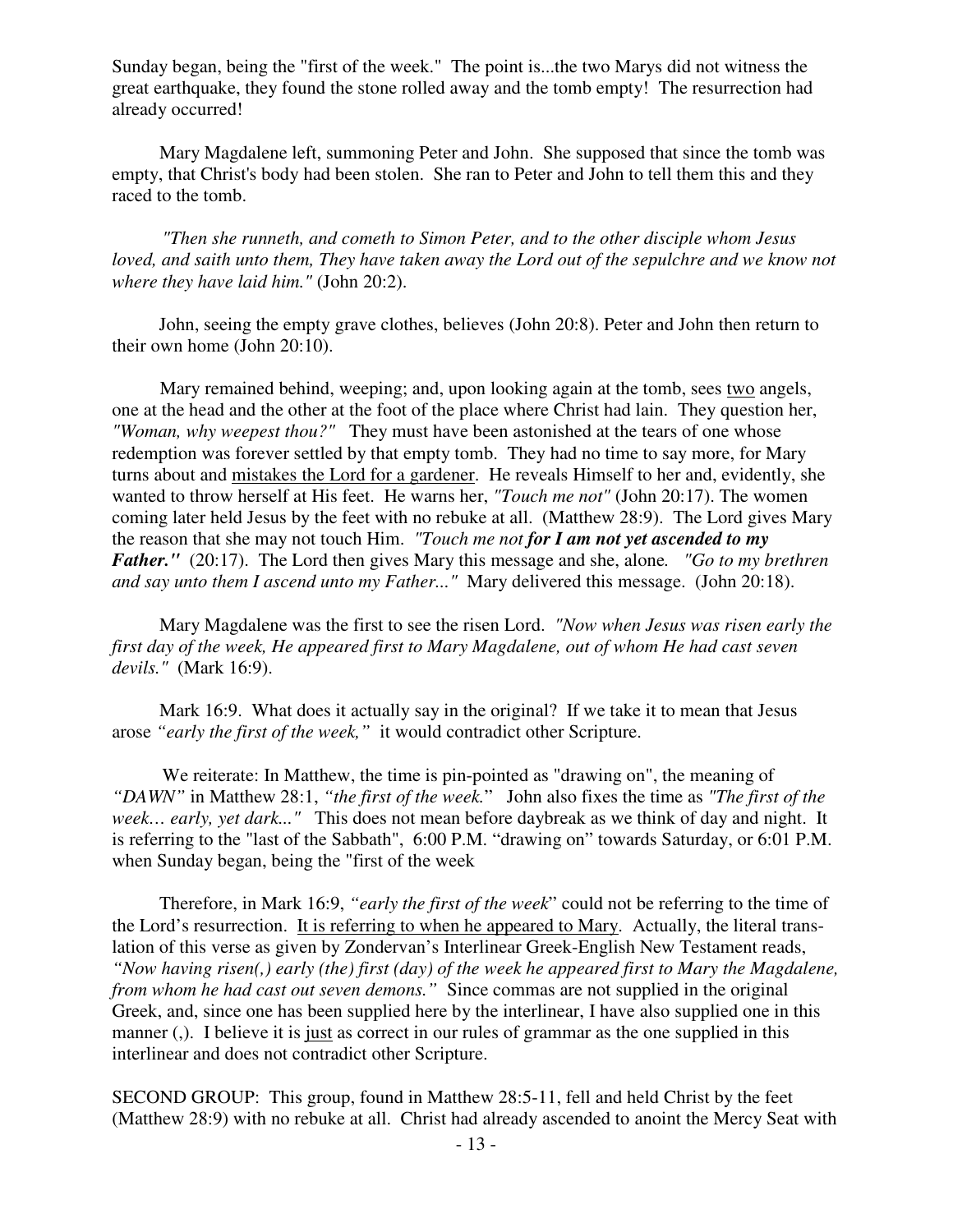His blood and had returned. They saw one angel and he gave them this message*, "Tell His disciples that He is risen from the dead: and behold, He goeth before you into Galilee, there shall ye see Him* (Matthew 28:7)."

On their way to deliver the message to the disciples, they met Jesus, fell about His feet and received a different message than Mary Magdalene had received. Christ repeats the message the angel had given them. *"Go tell my brethren that they go into Galilee and there they shall see me."* (Matthew 28:10). An important point to remember--this group went to deliver the message. (Matthew 28:9).

#### ANOTHER GROUP:

In Luke's account of the tomb visitation (Luke 23:55 to 24:1-9), he does not name all the visitors to the tomb. This is the group that prepared their spices before the Sabbath. Now, the group that prepared their spices before the Sabbath came and Luke mentions *"certain"* with them.

This group saw two angels. Their message from the angels is different from the other group in that it is delivered in the form of a stinging rebuke. *"Why seek ye the living among the dead? He is not here, but is risen: remember how He spake unto you when He was yet in Galilee, Saying the Son of man must be delivered into the hands of sinful men, and be crucified, and the third day, rise again."* (Luke 24:5-7). It is possible that the angels are rebuking them for *not believing Christ' s words* and not merely blaming them for their poor memories. It must be said that they prepared their burial spices before Christ's body was yet cold in the tomb. (Luke 23:54-56). They delivered their message. (Luke 24:9).

A LATER GROUP : As we begin Mark's account of the resurrection (Mark 16:1), at first glance we would include Mary Magdalene, Mary the Mother of Joses, and Salome in the group referred to in Mark 16:2-9). But, as we apply the facts to the account, we find that Mark 16:1 merely states that the three women merely bought spices. When? *"And when the sabbath was past."*  What Sabbath? The first day of the Feast of Unleavened Bread.

 Mark 16: 2-8 is an accounting of a different group at a different time, at the *"rising of the sun"* on and Mark, himself, points out, in verses 9 and 10, that Mary Magdalene was not included. He states that Mary saw the Lord first, and she delivered her message (John 20:18 and Mark 16:10).

Note carefully what is different about the women in Mark 16:2-8. They do *not* deliver their message, *"…neither said they anything to any man, for they were afraid."* (Mark 16:8). They are similar to the second group, they saw one angel and their message is similar ( crf. Matthew 28:7 with Mark 16: 7). They are the only ones who say, *"…Who shall roll us away the stone from the door of the sepulchre?"* (Mark 16:3).They are instantly set apart by the fact that... they did *not deliver* their message *or meet Christ* when returning. They fled in fear! This could not describe the response of Mary Magdalene (John 20:18) and the "other Mary" (Mary the mother of James) In Matthew 28:8 we find *"And they departed quickly from the sepulchre*  with fear and great joy and run to bring his disciples word." Neither were the women referenced in Luke 23:55-24:1-9, part of this group given in Mark 16:2-8, as they, too, delivered their message.

We may ask, why go into these scriptures in such depth? Satan attacks the doctrine of the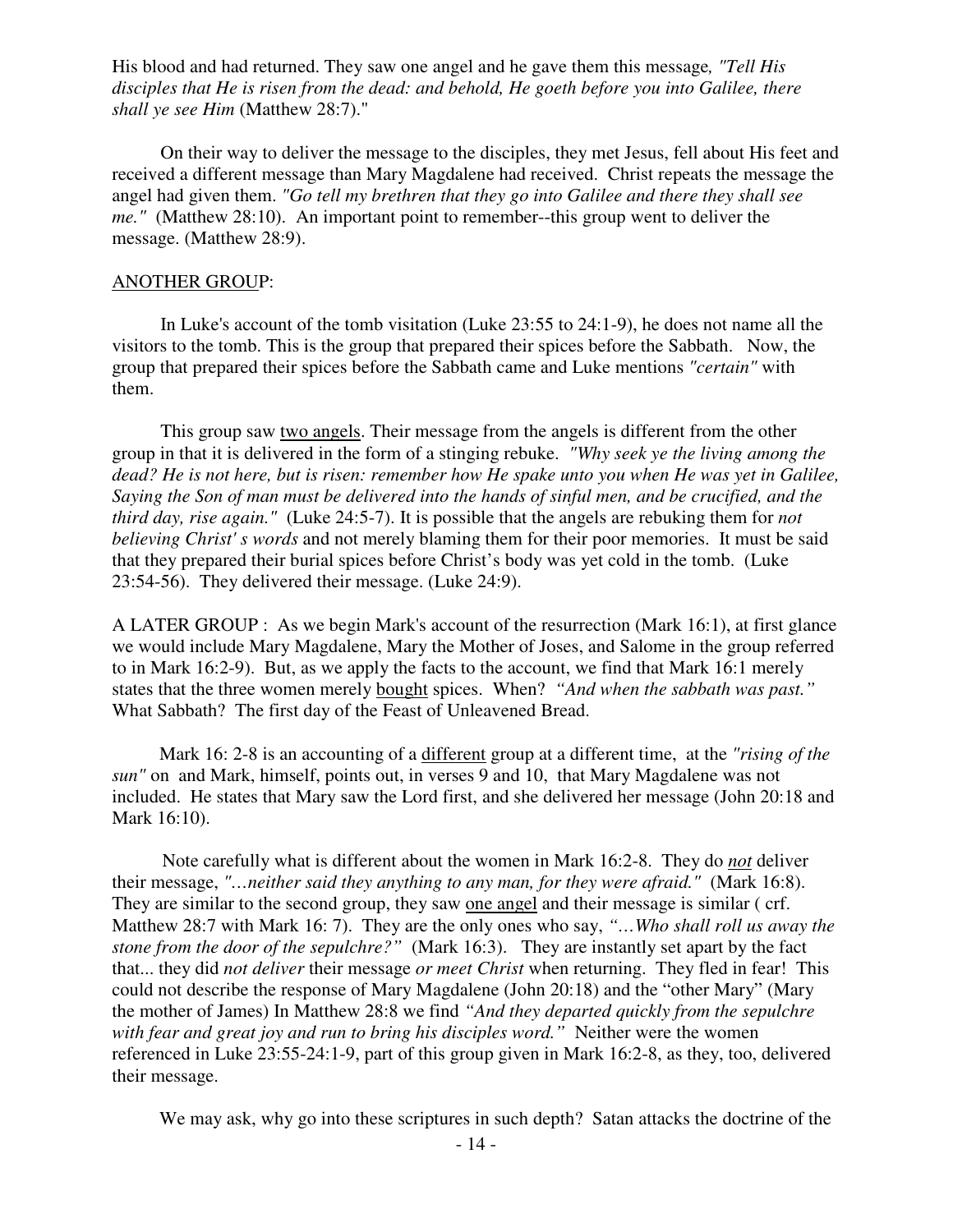resurrection. He would like that taken out of the Bible, for without a living Savior we have no Salvation. We should have a clear understanding of these portions of scripture so that we may answer the questions of any man who *"…asks the reason of the hope that is with us."* 

### A SUMMARY OF BASIC FACTS:

- 1. A Jewish day ran from 6:00 P.M. to 6:00 P.M. Roman time ran from 12:00 A.M. to 12:00 P.M. We must emphasize the fact that the Holy Spirit inspired Matthew, Mark, and Luke to use the Jewish way of counting the hours of the day and for John to use the Roman way of counting the hours of the day. From John 19:14,15, we know that Christ was before Pilate at the sixth hour; but, in Matthew 27:44,45, Christ was on the cross at the sixth hour. He could not be in both places at the same time. There is not a contradiction in the Word of God.
- 2. The Lord was to spend 72 hours in the grave. (Matthew 12:40).
- 3. The Lord was placed in the tomb as it drew toward the Sabbath, which was the first day of Unleavened Bread.. (Luke 23:54).
- 4. There were three Sabbaths in the 72-hour period that Christ was in the tomb: the Passover Sabbath, the first Day of Unleavened Bread, and the weekly Sabbath.
- 5. He was placed in the tomb as it drew toward the end of the Passover Sabbath (Luke 23:50-54), and arose as it drew toward the first day of the week. (Matthew 28:1).
- 6. Christ appeared first to Mary Magdalene before he anointed the Mercy Seat. Then He returned from Heaven to show Himself alive to other witnesses in the time before His ascension from the Mount of Olives. He anointed the Mercy Seat the day of His resurrection.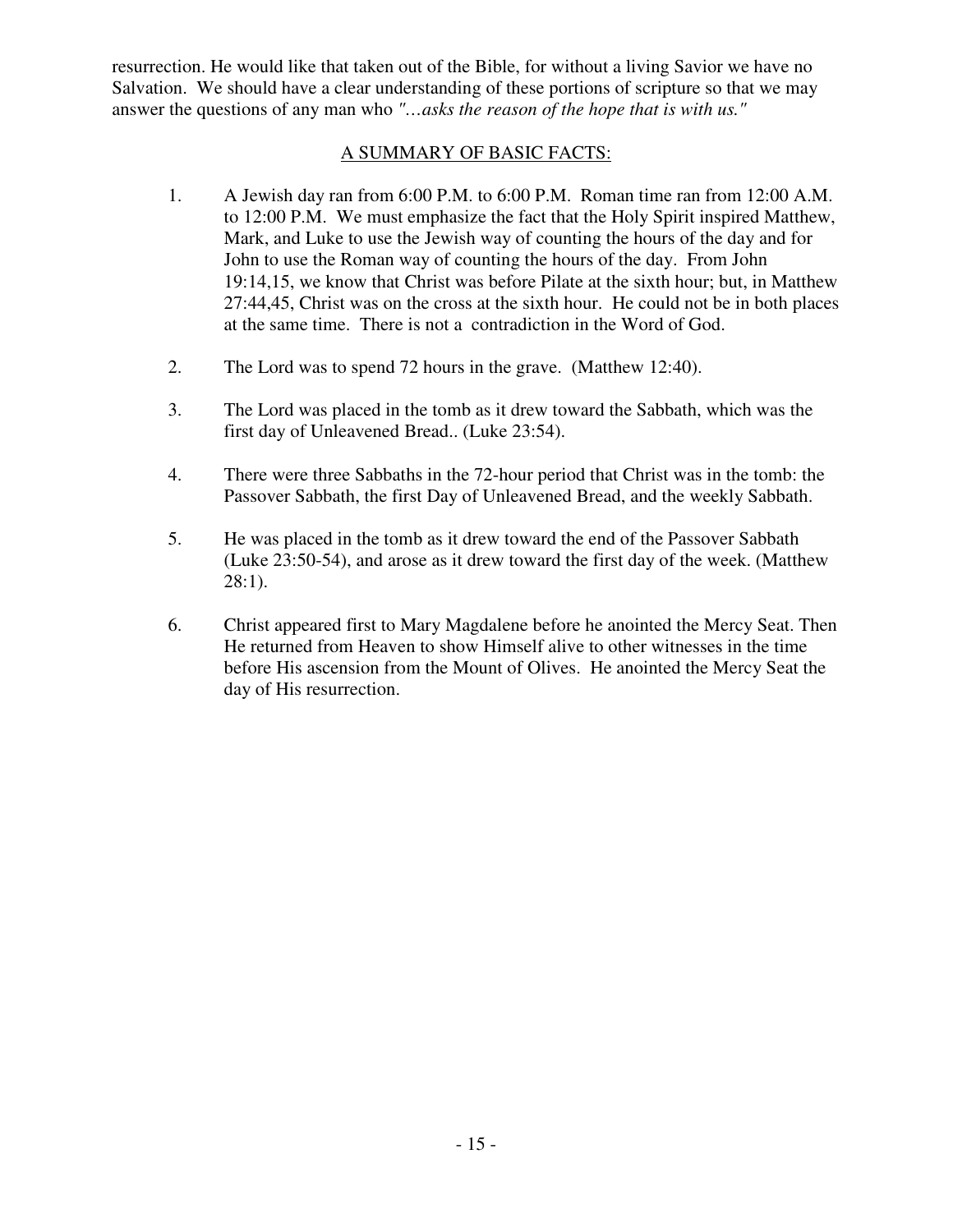#### EXPLANATION OF LUKE 24:21

#### BIBLE QUESTIONS AND ANSWERS By Dr. Max D. Younce

Question: If , as you say, the Lord arose from the grave between 3 and 6 P.M. on Saturday, how can he be found on the Road to Emmaus talking with two disciples on *the "first day of the week"* (Luke 24:1) which they call the *"third day since these things were done?"* (Luke 24:21). Is this a contradiction?

Answer: I will quote the verse you have questioned in its entirety. *"But we trusted that it had been he (Christ) which should have redeemed Israel: and beside all this, to day is the third day since these things were done."* (Luke 24:21).

Here are several important points to consider.

1. Luke uses the Jewish reckoning of time. The Jewish day was divided at 6:00 P.M., the old day ended and the new day began. As the Luke 24:1 says, "*Now upon the first* {day} *of the week…"* ("Day", as shown by being italicized in the text is not in the original.) *"…very early in the morning…"* What is actually in the text are the words *"very early."* Some translate "early" as "dawn", but, taken in context and comparing Scripture with Scriptures such as Matthew 28:1 and John 20:1, it should be understood as "the beginning of Sunday sometime after 6:00 P.M. on Saturday." Therefore, we have established that Luke 24:21 occurred on Sunday, "the first of the week." (Refer also to Paragraph 5).

2. The Sabbath day is always on Saturday, not Sunday. Sunday is the first day of the week. Paul gave instructions to the early Christians to *"…lay by him in store, as God had prospered him, on the first day of the week."* Sunday! (I Corinthians 16:2). The disciples always came together to break bread and fellowship on the first day of the week, Sunday. (Acts 20:7). This is why the majority of Christians come together in worship on Sundays.

3. The Jewish day ran from even (evening) until even (evening). *"…from even to even, shall ye celebrate your sabbath."* (Leviticus 23:32). The time being set at approximately 6:00 P.M.

4. The Lord Jesus had to spend 72 hours in the grave to fulfill Scripture. *"For as Jonas was three days and three nights in the whale's belly, so shall the Son of man be three days and three nights in the heart of the earth.* (Matthew 12:40). (See also Jonah 1:17). The Lord, Himself determines how many hours in a day, *"…are there not twelve hours in a day…?* (John 11:9). If there are twelve hours in a day, there are twelve hours in a night. Thus, three days and three nights equal 72 hours.

5. The tomb was already empty when the first arrivals came *before 6:00 P.M.* on Saturday. *"In the end of the Sabbath, as it began to DAWN toward the first day of the week, came Mary Magdalene and the other Mary to see the sepulchre.*" (Matthew 28:1). The "end of the Sabbath" is the last few minutes before the Sabbath ends and the first day of the week, Sunday begins. "Dawn" is the Greek word "epihposko" and means "to draw on." It was "drawing on" (as Luke 23:54) or approaching the first day of the week, Sunday; which actually began on Saturday at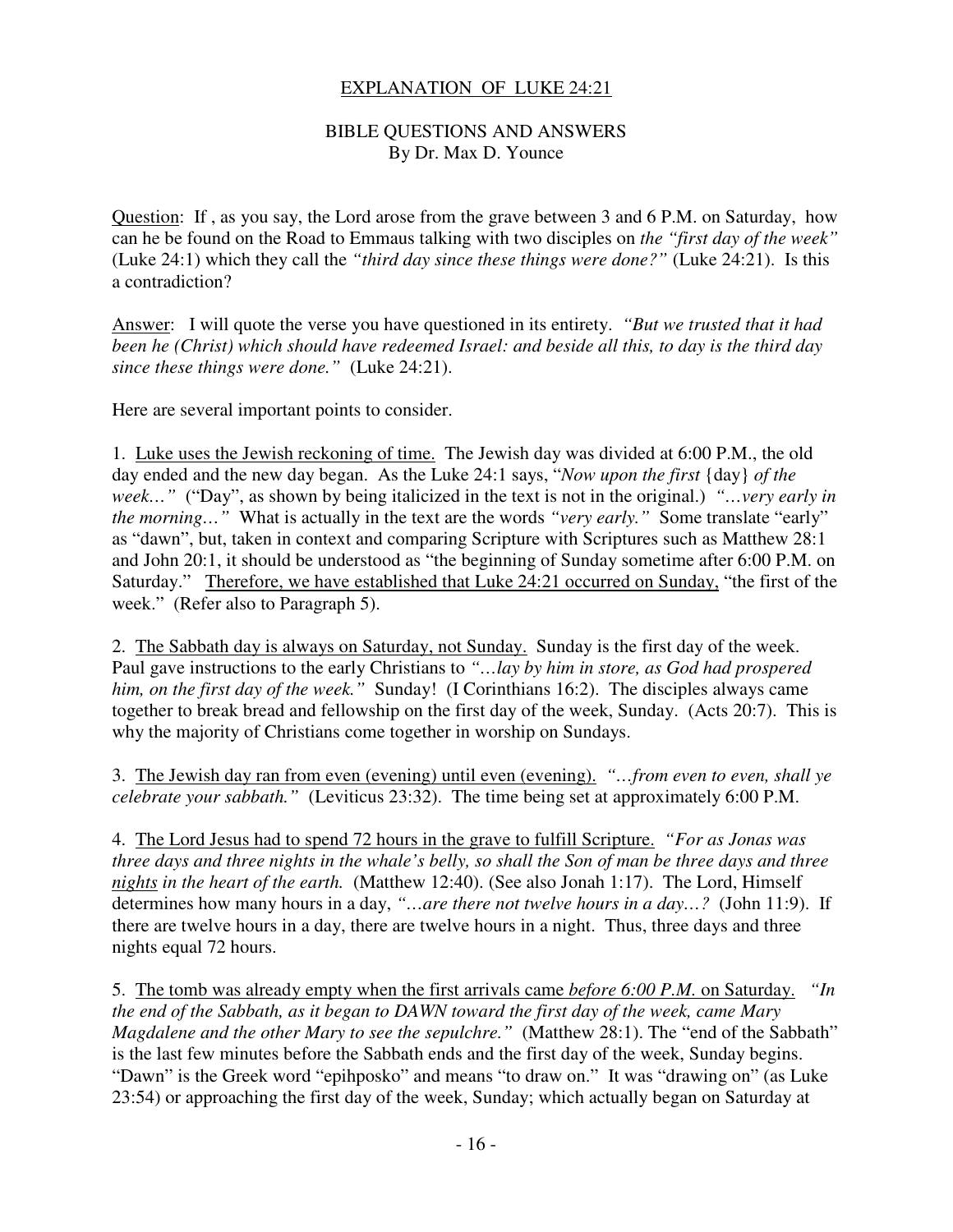6:00 P.M. John 20:1 also fixes the time as *"The first* {"day" is italicized and is not in the original}*of the week, very early, yet dark."* This does not mean before daybreak as we think of day and night in our way of reckoning time. It is referring to "the last of the Sabbath", 6:00 P.M. on Saturday, or 6:01 P.M. when Sunday began, being the "first of the week."

6. There were three Sabbaths the week of the Crucifixion: the Passover Sabbath, the first day of Unleavened Bread and the weekly Sabbath. Our Lord was buried between 3:00 and 6:00 P.M. on the Passover Sabbath, a Wednesday, and arose between 3:00 and 6:00 P.M. on the weekly Sabbath, a Saturday. Count backwards: Saturday 3-6 P.M. to Friday 3-6 P.M. = 24 hours. Friday 3-6 P.M. to Thursday 3-6 P.M. = 48 hours. Thursday 3-6 to Wednesday 3-6 P.M. = 72 hours.

(For more on this, see Archive 0142 – The Fallacy of "Good Friday" and "Easter Sunday").

7. They traveled to Emmaus sometime after 6:00 P.M. on Saturday (the beginning of Sunday, the first day of the week), or during the daylight hours of the next day, Sunday. Cleopas, identified in John 19:25 as the husband of one of the Marys, and another unnamed disciple were walking to Emmaus, about 6-7 miles from Jerusalem. They would not be walking on the Sabbath (Luke 23:56). They were intercepted by the Lord and walked together until they drew near to the village. (Luke 24:28). The time of day at this point was *"toward evening, and the day is far spent."* (Luke 24:29).

 We quote the verse again. *"But we trusted that it had been he (Christ) which should have redeemed Israel: and beside all this, to day is the third day since these things were done."* (Luke 24:21).

Focusing on the words *"…to day is the third day…",* we find that "to day" is not the English word "today" as often assumed, but a compound of Greek words. The words "to day" are translated from the Greek word "semeron" (a combination of the article "he" and the noun "hemera"). The Greek word "semeron" means "on the (i.e. this) **day** (or night) current or **just passed**", generally, "now (i.e. at present, hitherto: this (to-) day." The Greek noun "hemera" means "day, i.e. (literally) the time space between dawn and dark, or the whole 24 hours. Figuratively, "A period of time, always defined more or less clearly by the context." (These definitions are substantiated by Strong's Exhaustive Concordance of the Greek and Hebrew Words.) Therefore, letting Scripture interpret Scripture, and taking the context into consideration, *"…to day is the third day…"* should be translated *"this day just passed is the third day…"* 

If all Scripture agrees, you have the right answer. (II Peter 1:20). THERE IS NO CONTRADICTION!

Are we like the two disciples on the Road to Emmaus? We want so badly to believe in our traditions of Good Friday and Easter Sunday, that we do not recognize the truth about our resurrected Savior. *"But their eyes were holden that they should not know him."* (Luke 24:16). Should He say about us, *O fools and slow of heart to believe all that the prophets have spoken: Ought not Christ to have suffered these things, and to enter into his glory."*